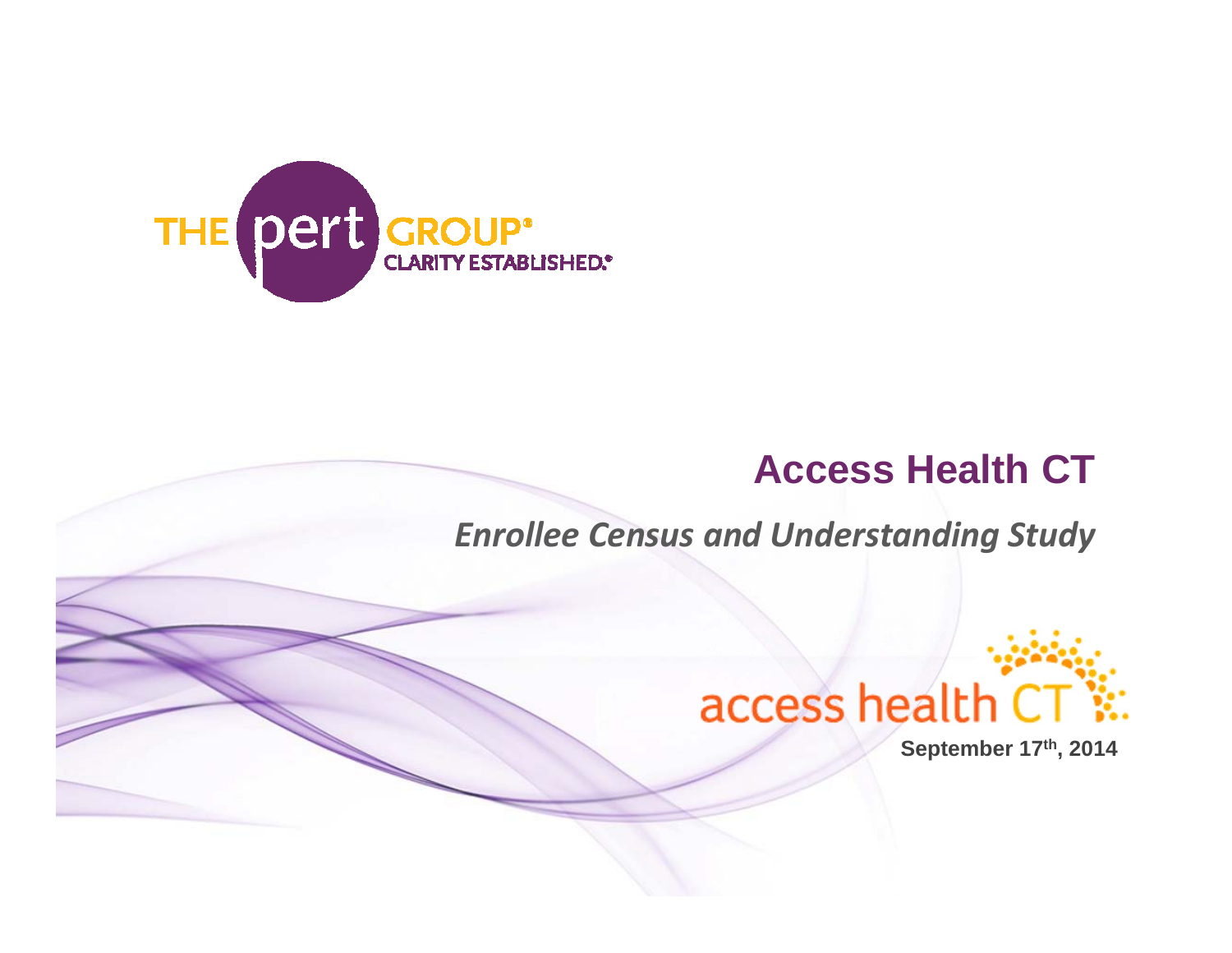## **Table of Contents**

| Methodology                                       |  |
|---------------------------------------------------|--|
| <b>Detail of Survey Completes</b>                 |  |
| <b>Executive Summary</b>                          |  |
| <b>Topline Results from Short Census Survey</b>   |  |
| <b>Topline Results from Long, Detailed Survey</b> |  |

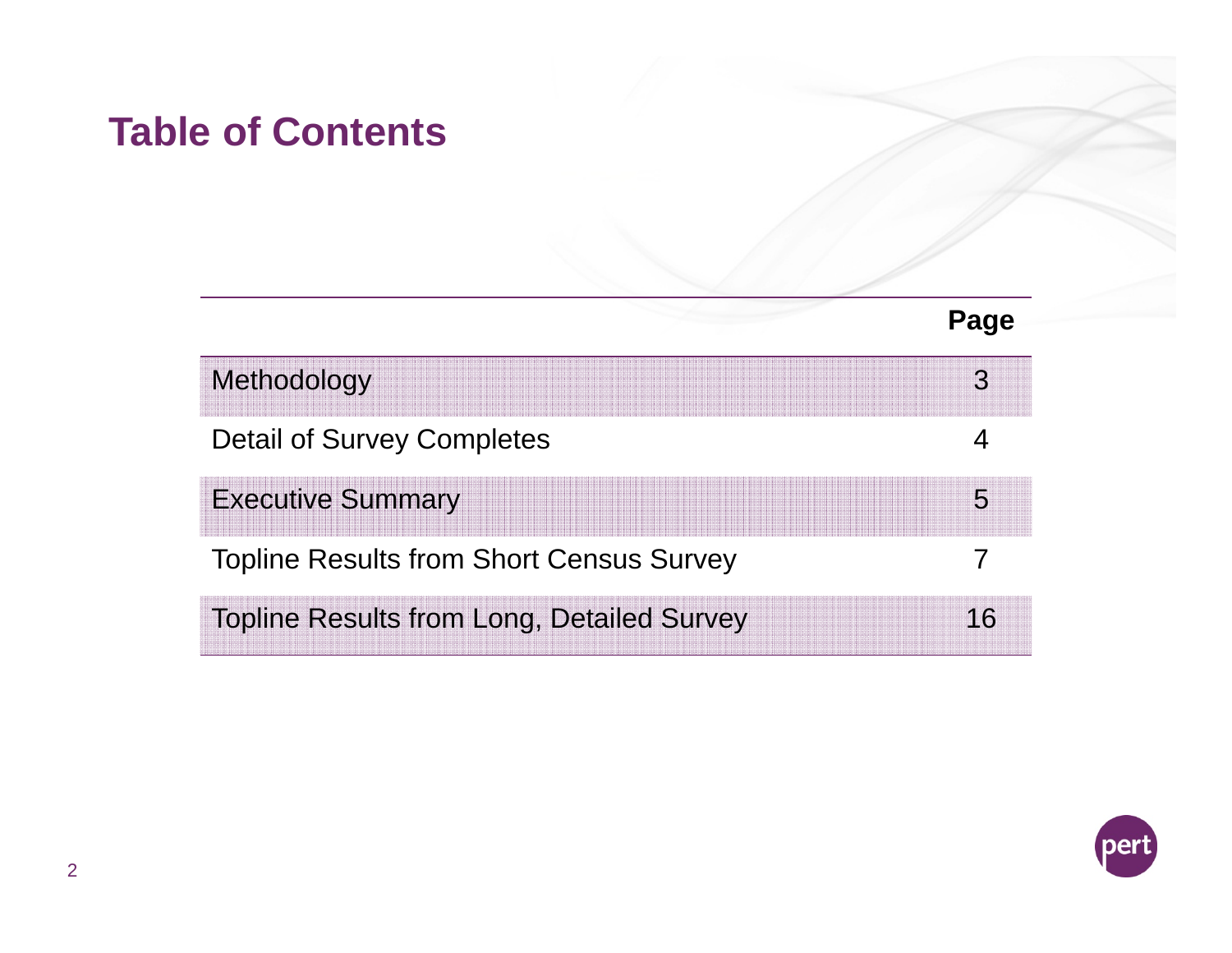# **Methodology**

#### **A two-part telephone survey among primary enrollees of Access Health CT's available plans (either a QHP or Medicaid plan) was conducted:**

- Part 1: A 5-minute survey among 6,015 primary enrollees
- Part 2: 1,363 primary enrollees stayed on the line to complete an additional 17 minutes of questioning
	- Dialing began July 17<sup>th</sup>, 2014 and ended September 7<sup>th</sup>, 2014
	- Interviews were conducted in English and Spanish
	- Customer sample records included landline and cell phone numbers
	- Completes were obtained in proportion to the known characteristics of Access Health CT's primary enrollee base, with the exception of a more equal distribution of completes across QHP and Medicaid enrollees
	- Data was weighted to better reflect the actual proportions of primary QHP enrollees vs. primary Medicaid enrollees

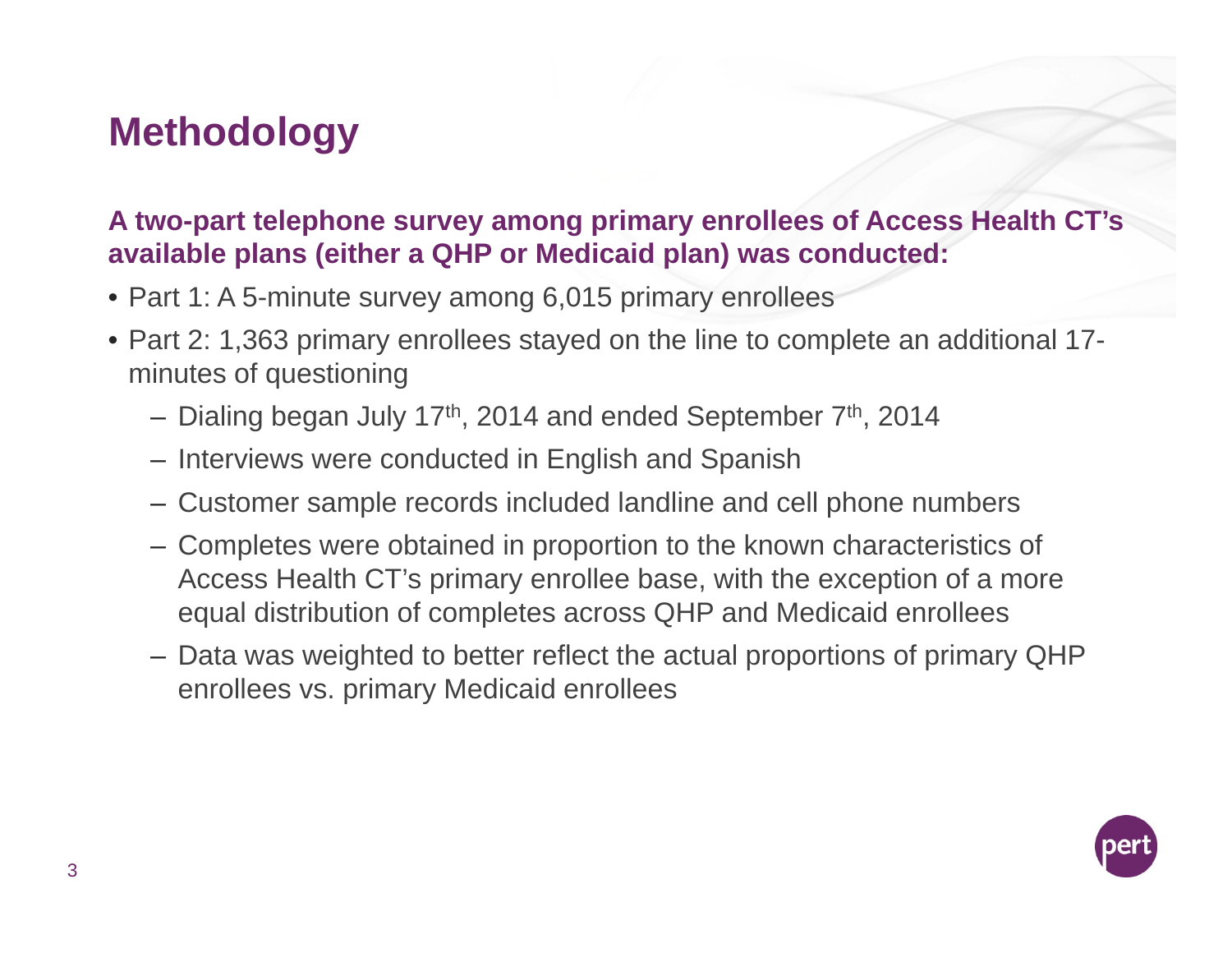# **Detail of Survey Completes**

#### **A total of 6,015 completes were obtained, as follows:**

|                                   | <b>Short Survey</b> | <b>Long Survey</b> |
|-----------------------------------|---------------------|--------------------|
| <b>Total Completes</b>            | 6,015               | 1,363              |
| QHP                               | 3,015               | 735                |
| Medicaid                          | 3,000               | 628                |
| 18-34                             | 1,832               | 408                |
| 35-54                             | 2,481               | 568                |
| 55-64                             | 1,702               | 387                |
| Male                              | 2,766               | 608                |
| Female                            | 3,249               | 755                |
| <b>Fairfield County</b>           | 1,533               | 353                |
| <b>Hartford County</b>            | 1,613               | 351                |
| <b>Litchfield County</b>          | 326                 | 73                 |
| Middlesex County                  | 245                 | 59                 |
| New Haven County                  | 1,432               | 329                |
| New London County                 | 434                 | 89                 |
| <b>Tolland County</b>             | 230                 | 50                 |
| Windham County                    | 199                 | 58                 |
| County Unknown                    | 3                   | $\mathbf{1}$       |
| Anthem Blue Cross and Blue Shield | 1,614               | 412                |
| <b>ConnectiCare Benefits Inc</b>  | 1,282               | 292                |
| HealthyCT Inc                     | 119                 | 31                 |
| Catastrophic                      | 59                  | 16                 |
| <b>Bronze</b>                     | 436                 | 113                |
| Silver                            | 2,034               | 484                |
| Gold                              | 486                 | 122                |
| Medicaid                          | 3,000               | 628                |
|                                   |                     |                    |

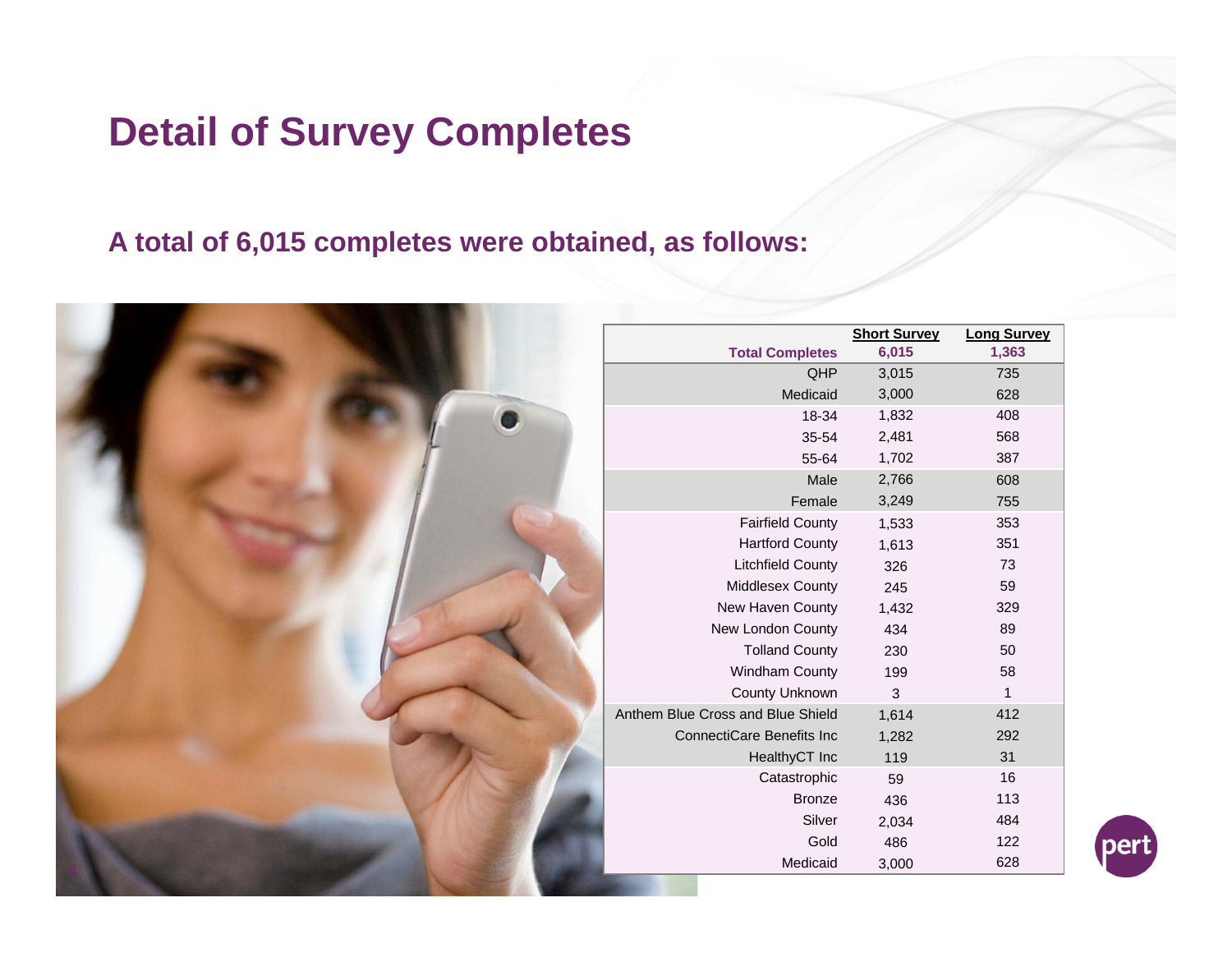# **Executive Summary**

**With at least 8 in 10 enrollees being satisfied, and three-quarters stating they've already used their insurance, Access Health CT can feel proud of the successful outcome of its engagement with enrollees.** 

- A full **54% of enrollees did not have insurance** in the year prior to enrolling with Access Health CT.
- Roughly **4 in 10 enrollees took a "DIY" approach to enrollment**, preferring to handle enrollment themselves online. Of the 2 in 10 who used the call center, the majority were satisfied with their experience – especially so among Medicaid enrollees.
- Given the demographic differences between QHP and Medicaid enrollees, **expectations prior to enrollment and satisfaction post-enrollment show some opportunities for targeted messaging.** QHP enrollees have slightly more modest expectations of Access Health CT compared to Medicaid enrollees, but are more price-sensitive and therefore more prone to disappointment surrounding cost and value.
- Generally speaking, QHP enrollees place **more value on "tried & true" information sources** (brokers, doctors) whereas **Medicaid enrollees value word-of-mouth** and **Access Health CT-based sources** (website, phone center, enrollment events).

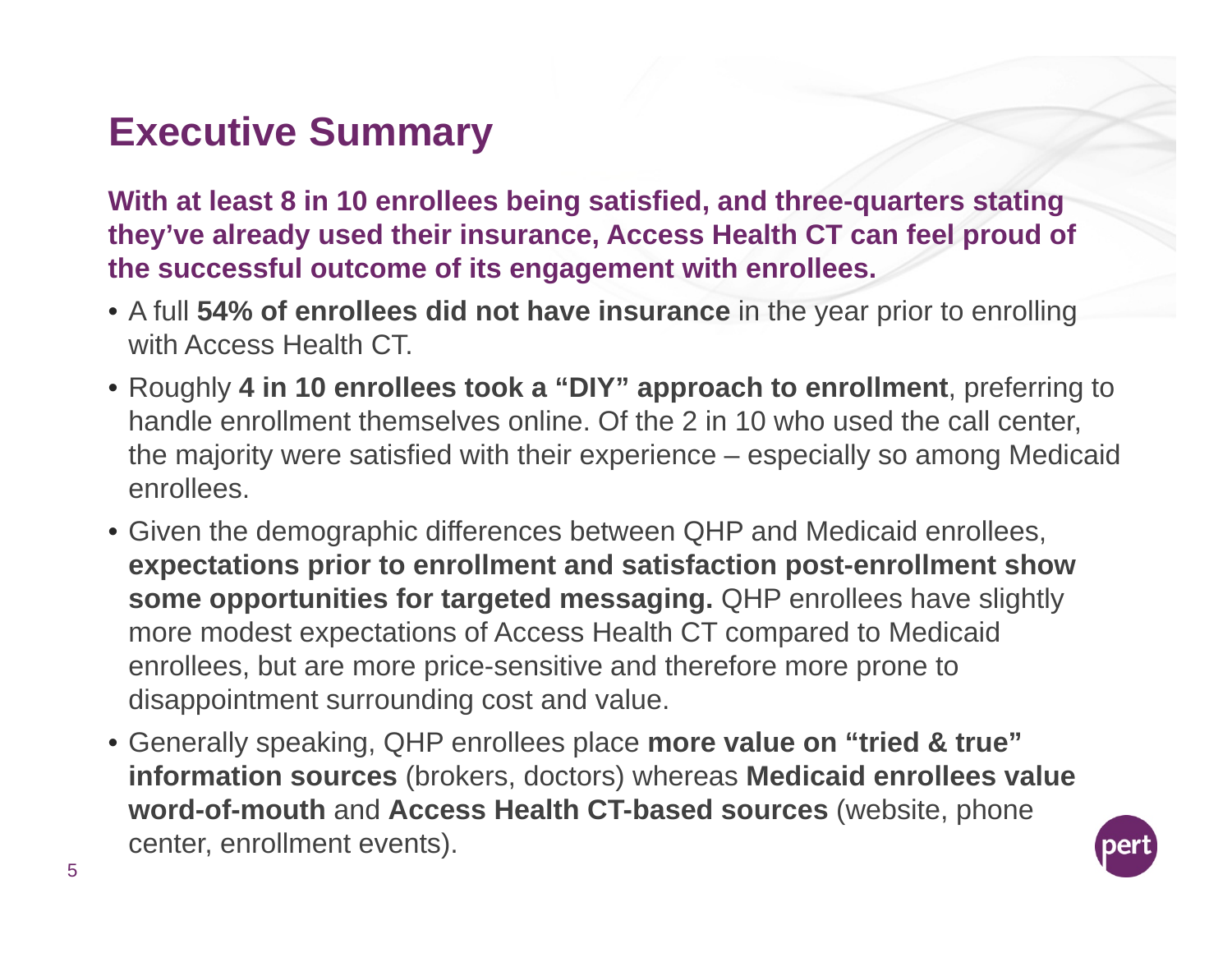# **Executive Summary, continued**

**Following the success of its initial enrollment period, Access Health CT should shift its attention to securing positive re-enrollment numbers.**

- Messaging opportunities regarding re-enrollment among QHP enrollees are clear:
	- Make sure to get the word out early that **re-enrollment is necessary** in order to continue coverage. Most enrollees expect to hear from Access Health CT *and* their carrier at this critical time.
	- Accurately **set expectations regarding price and coverage**; differentiate "price" from "value".
	- **Develop compelling user testimonials** to address the "people like me" and "value" issues.
	- Use the **mandate/fine** to your advantage, but with a **helpful, cost-saving tone**.
		- Avoid any "Big Brother" connotations; nobody likes a tattle-tale.
	- **Continue to establish clarity surrounding carrier identification** and **act as a liaison** between enrollees and their carrier.
		- This will help **avoid potential negative backlash** when "surprise" premium bills and cost-sharing fees pop up.
		- **Act as an advocate**. Demonstrate that **navigation extends beyond enrollment!**

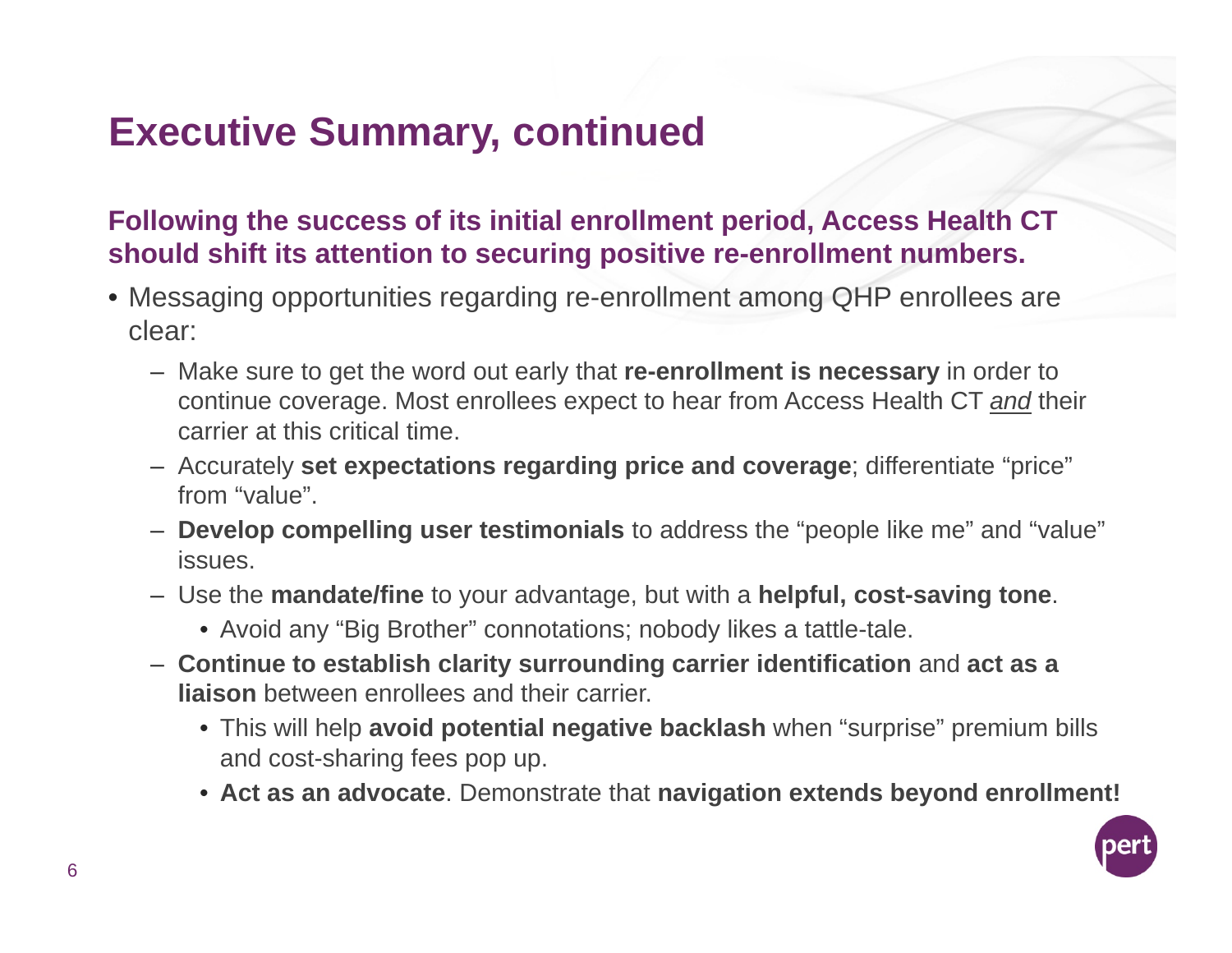

#### **Topline Results from Short Census Survey**

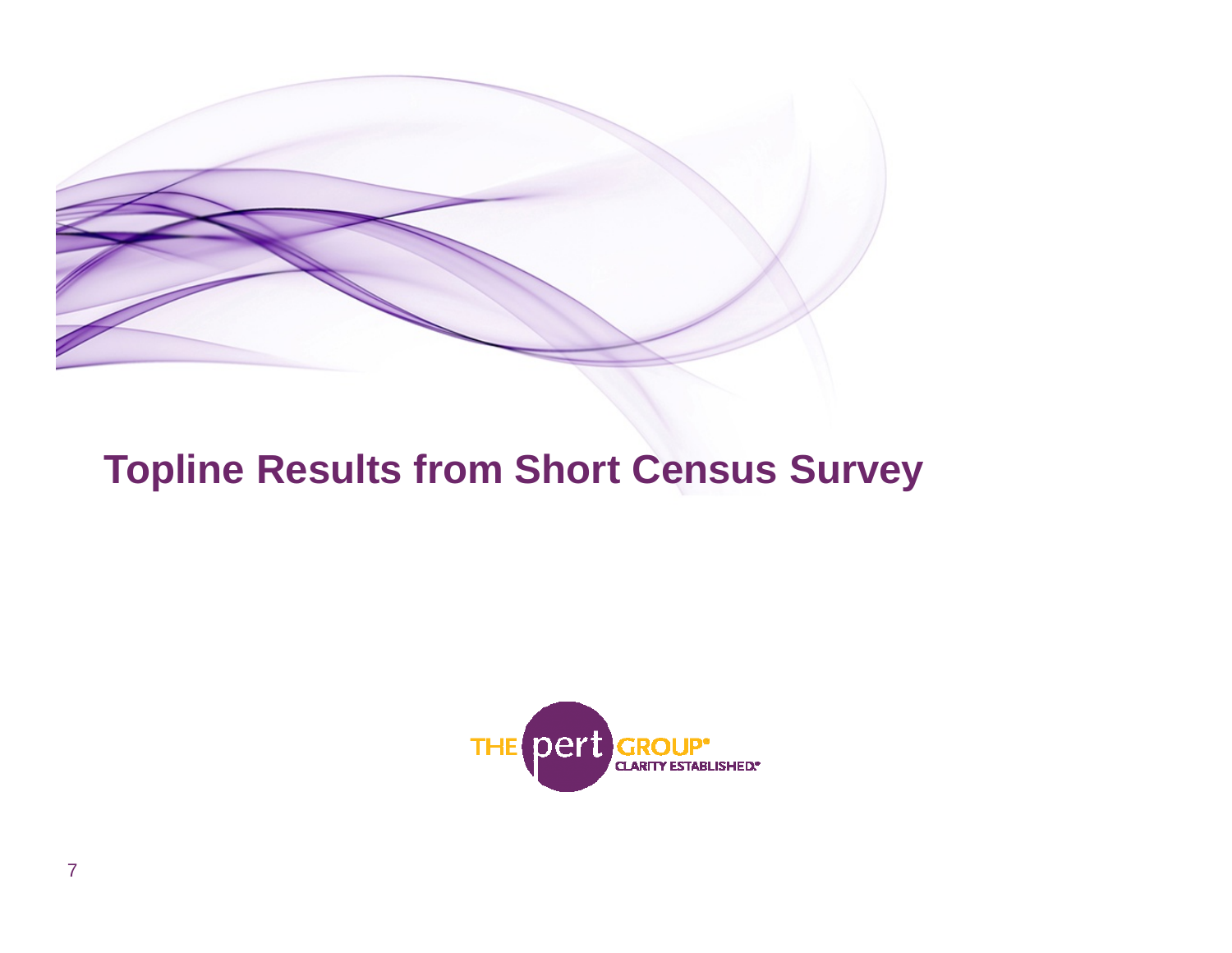### **Enrollee Demographic Overview**

**QHP enrollees skew male, older, and married, whereas Medicaid enrollees tend to be female, younger or middle-aged, and single.**



Base: QHP (3,015); Medicaid (3,000)

Bb/Cc = Statistically significant at the 95%/90% Confidence Interval

R5 Gender

R1 Age Group

Q5 What is your marital status?

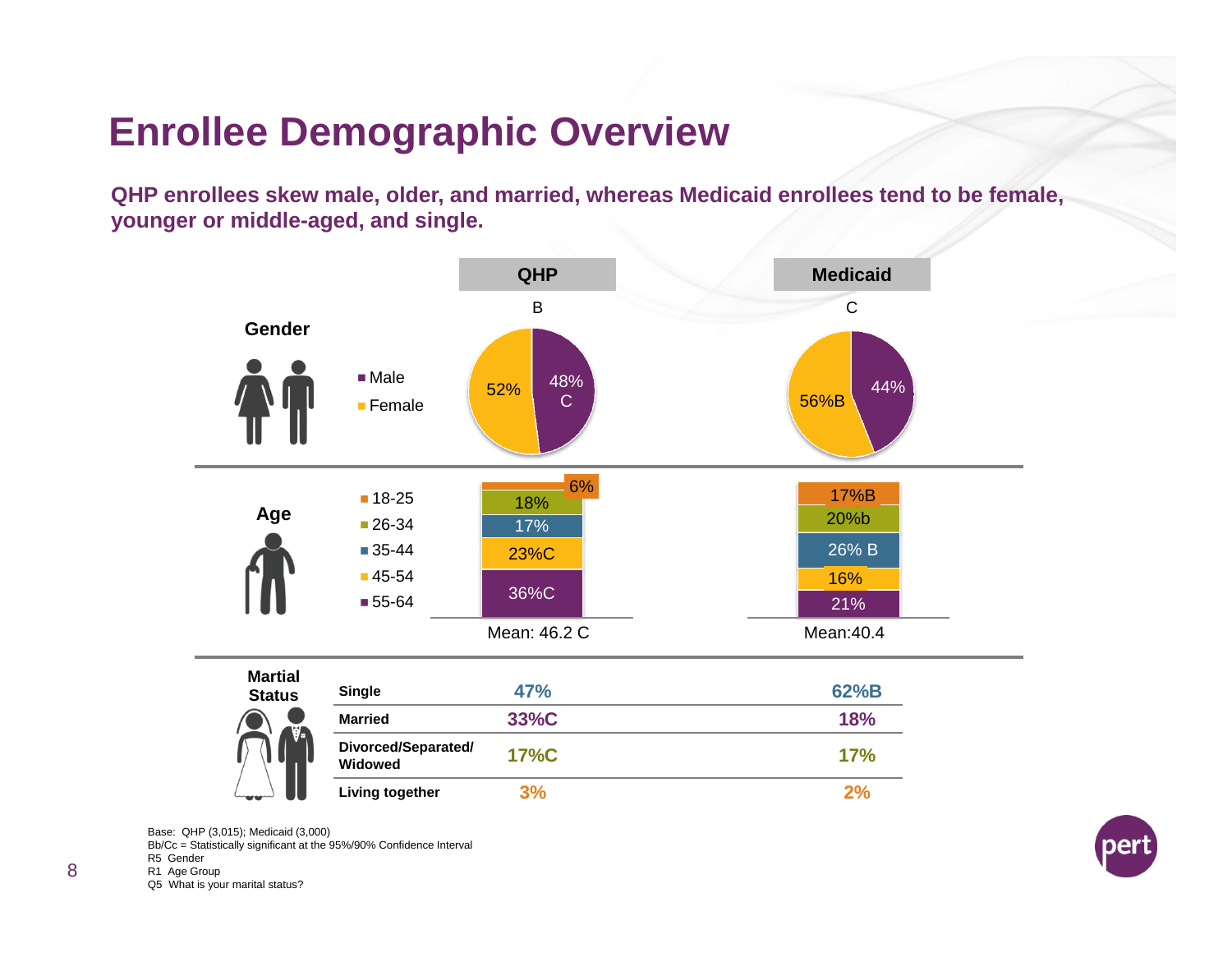# **Enrollee Demographic Overview**

**QHP enrollees are more educated than Medicaid enrollees, with 36% having at least a bachelor's degree.** 

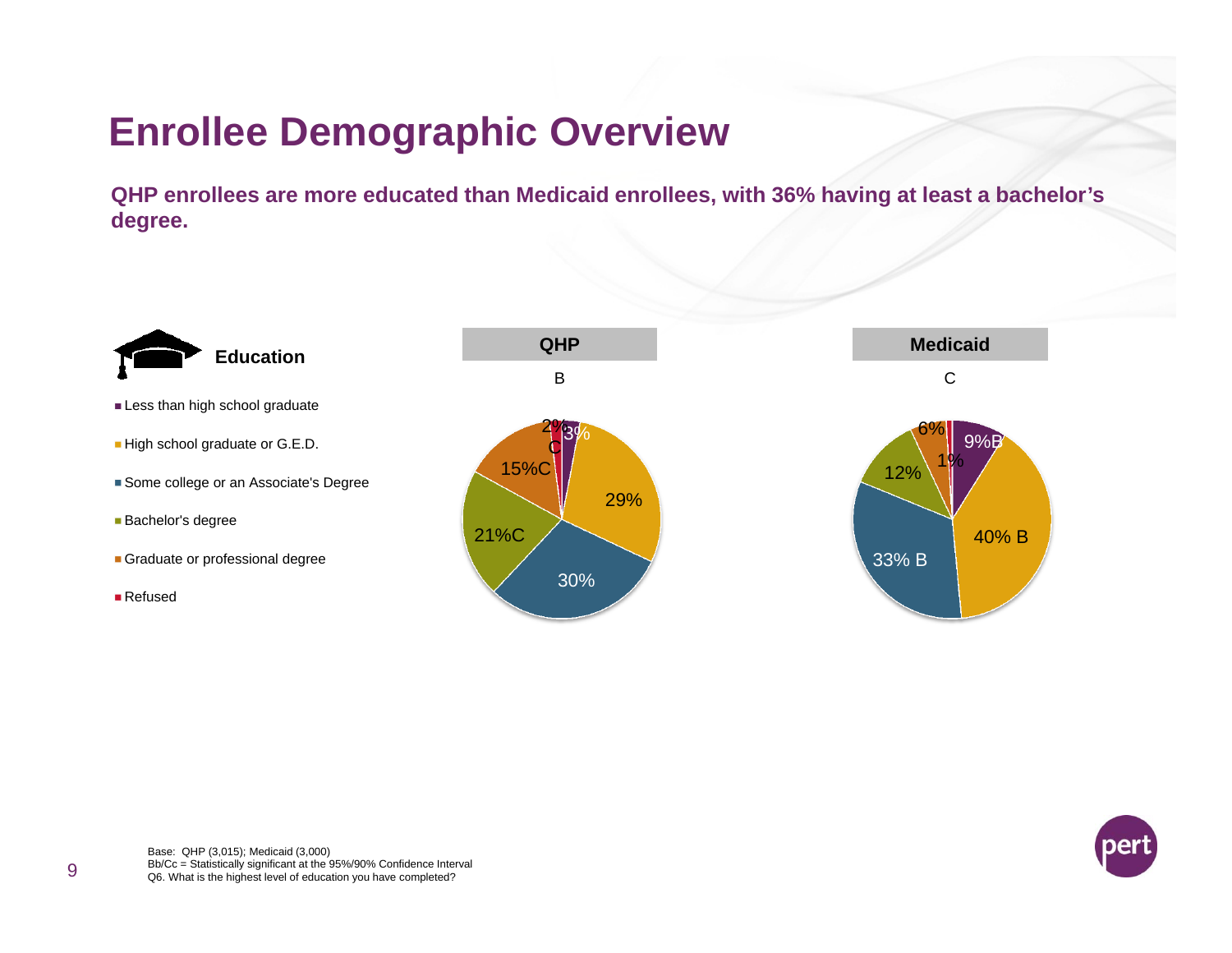## **Enrollee Demographic Overview**

**Access Health CT has an ethnically diverse customer base. Medicaid enrollees in particular skew African American or Hispanic, and as such are more likely to speak Spanish in their home.** 

**QHP enrollees are more likely to have been born outside of the United States.**



Bb/Cc = Statistically significant at the 95%/90% Confidence Interval Q8R2. Race/Ethnicity Q9. Where were you born? Q10. What is the primary language spoken in your home?

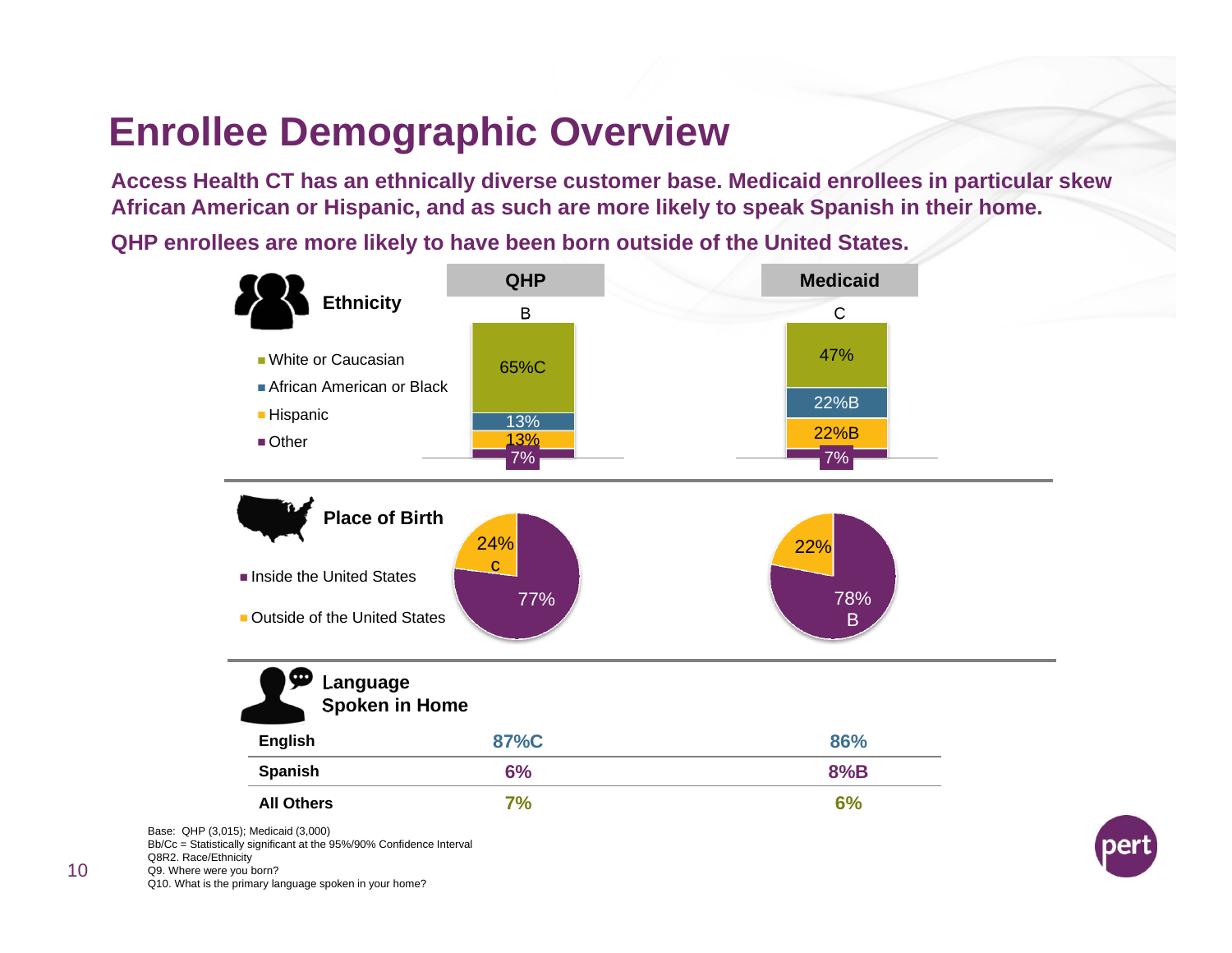#### **Prior Health Insurance Status**

**More than half (54%) of enrollee households did not have health insurance in the past year prior to signing up for a plan through Access Health CT. This is more pronounced among Medicaid enrollees.**





Base: Total (6,015); QHP (3,015); Medicaid (3,000)

11Q11. Prior to signing up for health insurance through Access Health Connecticut, did you or anyone in your household have health insurance through another source in the past year such as your employer, your spouse's employer, a union, Medicaid, etc?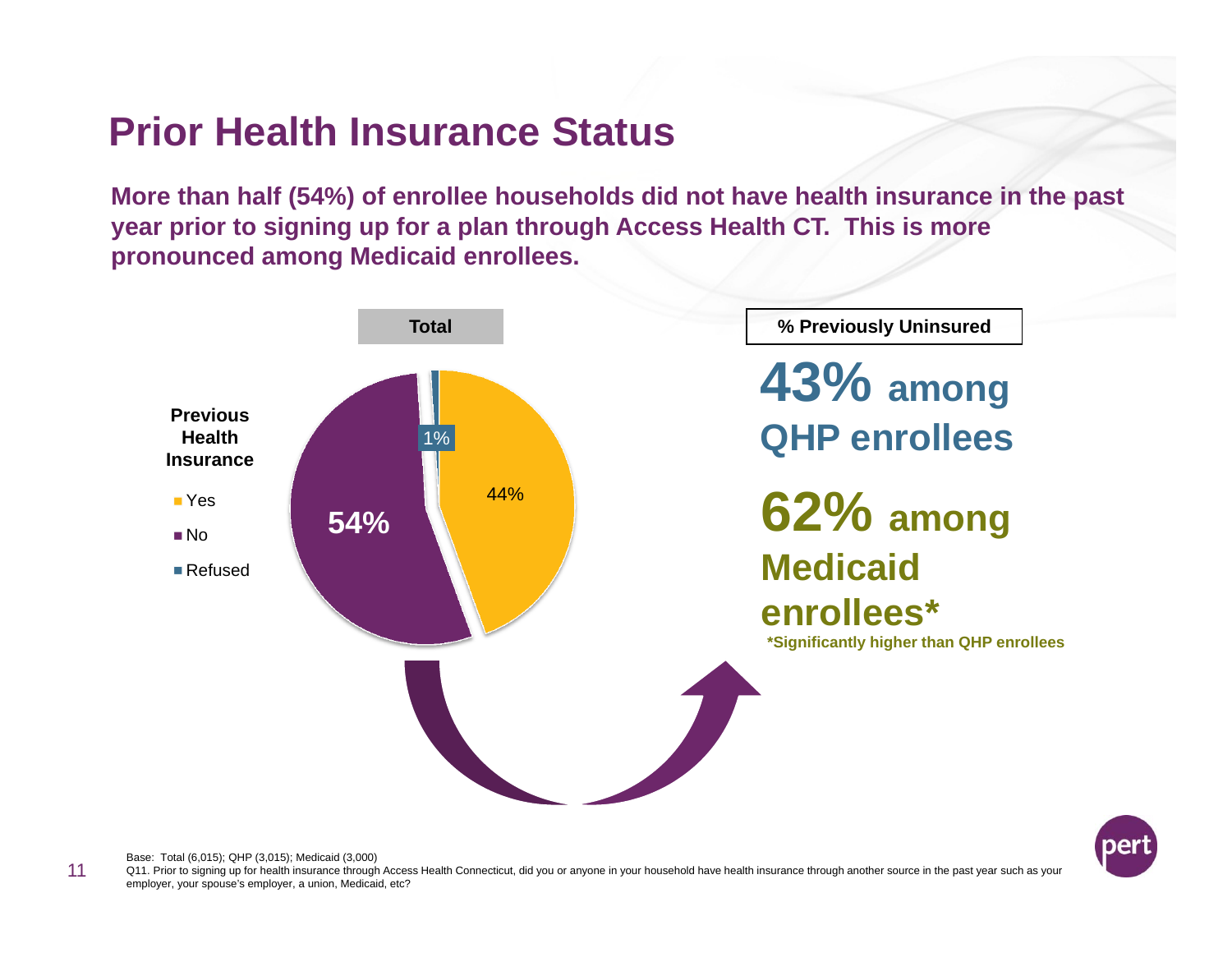# **Metal Tier and Carrier**

**Most QHP enrollees signed up for a Silver plan, with Anthem being the most popular carrier at 54%.**









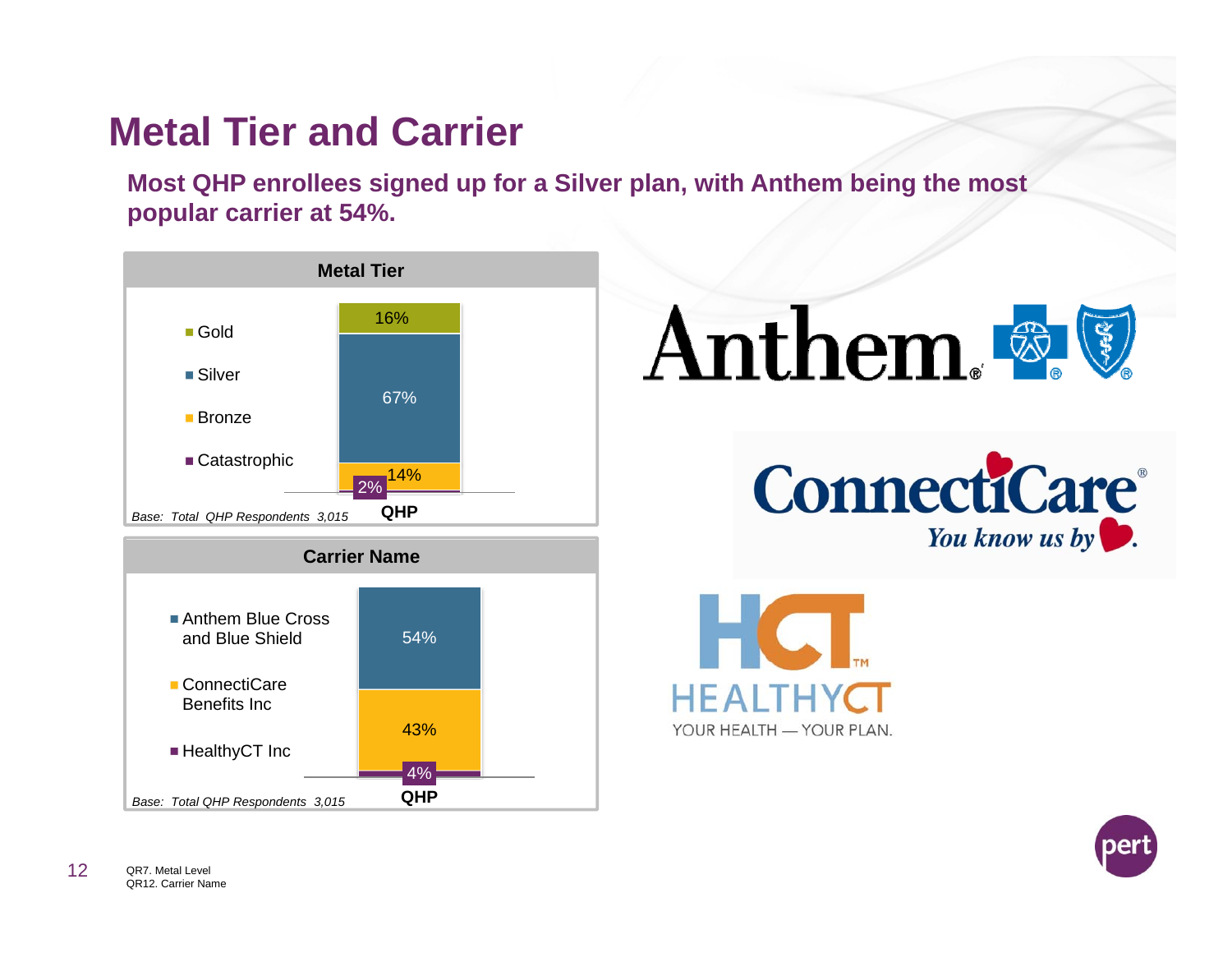#### **Health Insurance Usage**

**About three-quarters of all enrollees have used their insurance since signing up, with roughly 7 in 10 stating they have a primary care physician.** 

**QHP enrollees are significantly more likely than Medicaid enrollees to have a primary care physician.**







Bb/Cc = Statistically significant at the 95%/90% Confidence Interval

13

Q4. Have you used your health insurance yet – such as for doctors visits, hospitalizations, health screenings, etc.? QD2. Do you currently have a primary care physician?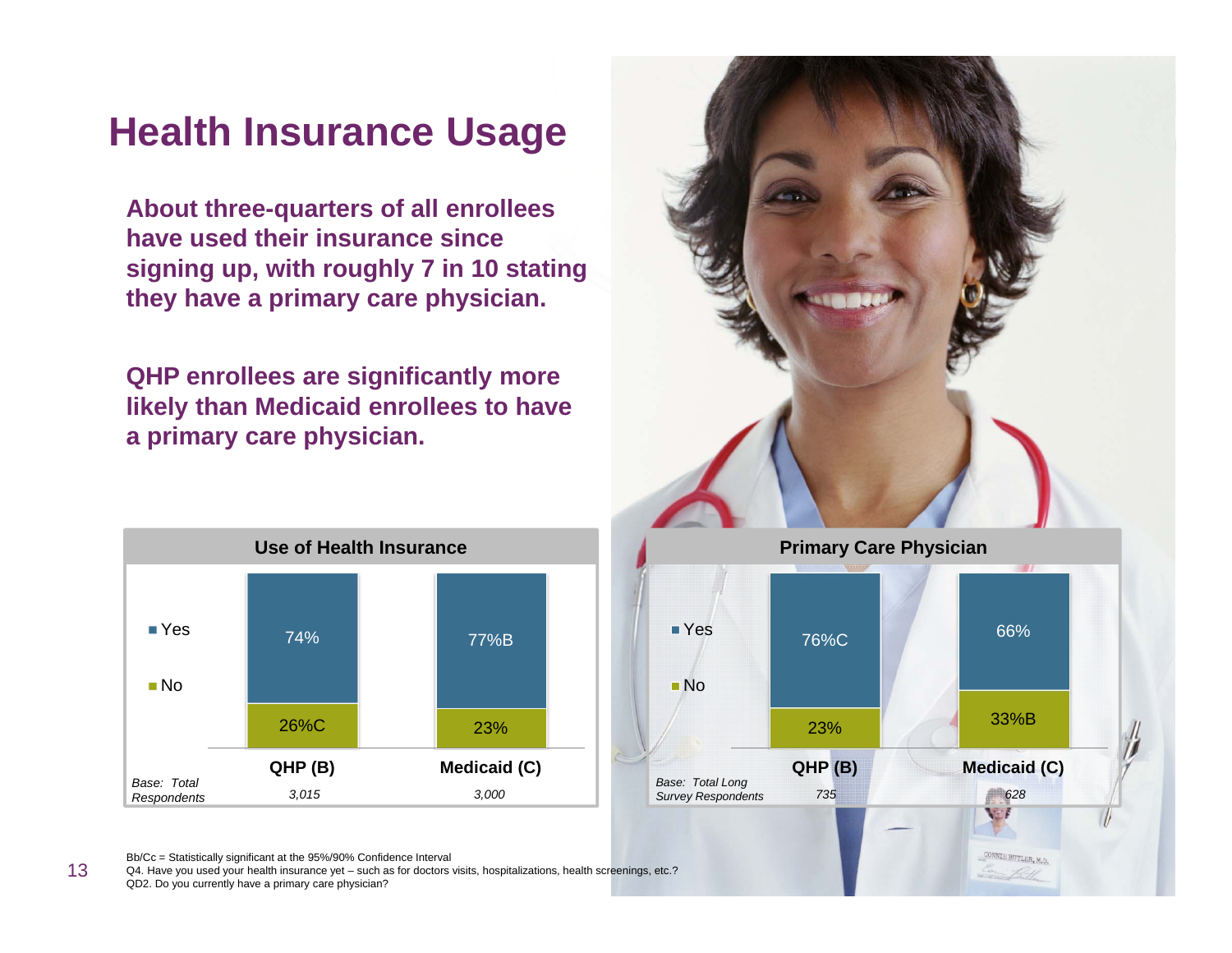# **Enrollment Channel**

**QHP enrollees were more likely to enroll by themselves online or via a broker, whereas the call center, enrollment centers, health centers/hospitals were more popular channels among Medicaid enrollees.** 

**Of the enrollees who used the call center, Medicaid enrollees were significantly more satisfied with their experience (80% Medicaid vs. 67% QHP).**



Base: QHP (3,015); Medicaid (3,000)

Bb/Cc = Statistically significant at the 95%/90% Confidence Interval

Q2 Through which of the following ways did you enroll for health insurance through Access Health Connecticut?

Q3 How satisfied were you with the help you received through the call center? Would you say you were…?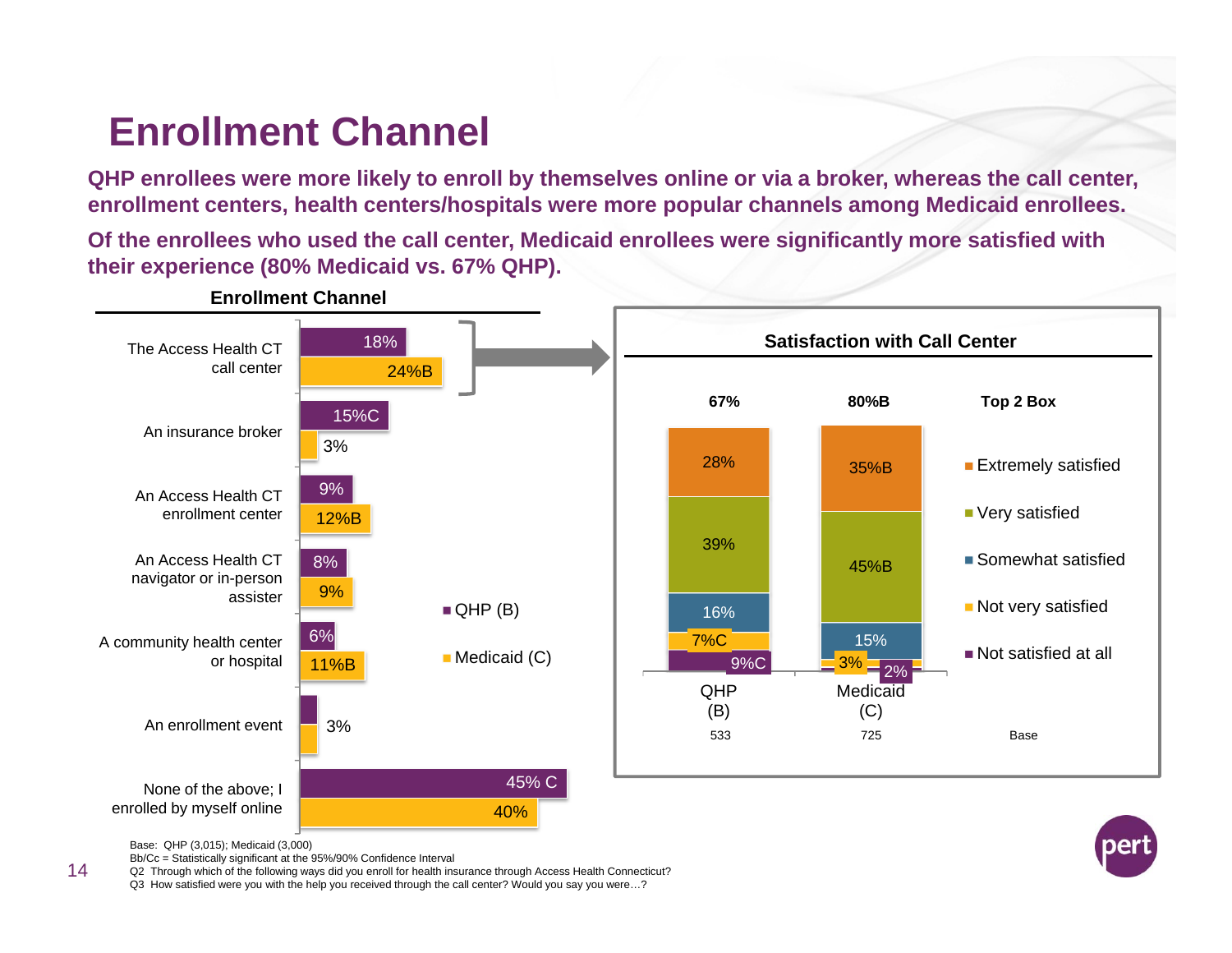#### **Overall Satisfaction with Enrollment Process**

**Medicaid enrollees were significantly more satisfied with the enrollment process compared to QHP enrollees.**

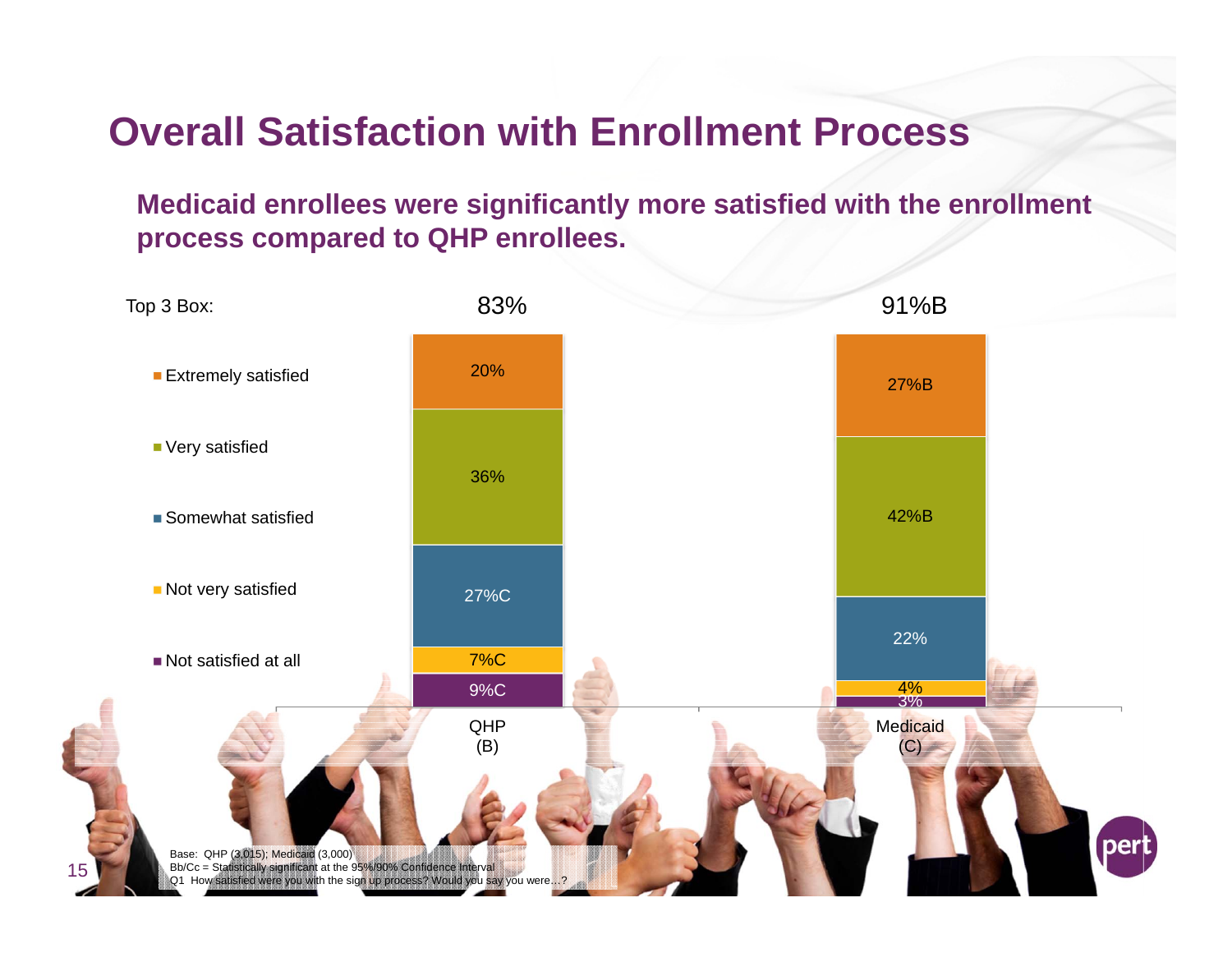

#### **Topline Results from Long, Detailed Survey**

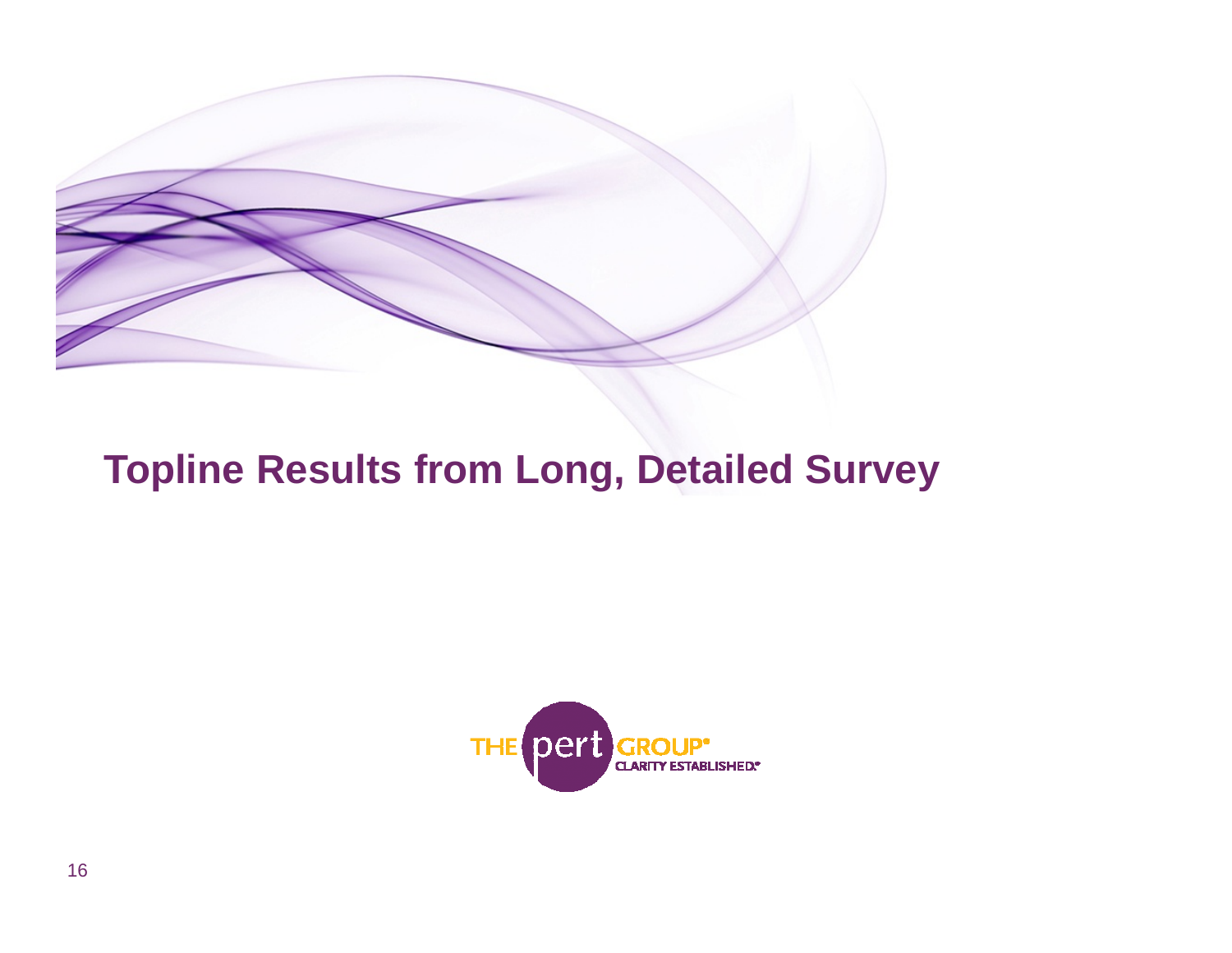# **Sources of Awareness of Access Health CT**

**Access Health CT's website, TV (ads and news), and radio (ads and news) are the most popular sources of awareness of Access Health CT among QHP enrollees.**

|                                                     | <b>QHP</b> | <b>Medicaid</b> |                                             |
|-----------------------------------------------------|------------|-----------------|---------------------------------------------|
|                                                     | В          | C               |                                             |
| Access Health Connecticut's website                 | 58%        | 54%             |                                             |
| TV ad                                               | 53%C       | 40%             |                                             |
| TV news                                             | 49%C       | 38%             |                                             |
| Radio ad                                            | 33%C       | 23%             |                                             |
| Radio news stories                                  | 30%C       | 22%             |                                             |
| Advertisement mailed directly to you                | 30%        | 29%             |                                             |
| Outdoor ad (such as billboards, bus or train signs) | 30%C       | 23%             |                                             |
| Print news articles                                 | 29%C       | 21%             |                                             |
| Internet ad                                         | 28%        | 28%             | <b>Friends/family,</b>                      |
| Friends or family                                   | 27%        | 38%B            | signs/ brochures in                         |
| Signs or brochures in pharmacies or drugstores      | 20%        | 23%             | health centers, and<br>healthcare providers |
| Newspaper ad                                        | 20%C       | 16%             | were more popularly                         |
| <b>Insurance Broker</b>                             | 20%C       | 7%              | used sources                                |
| Signs or brochures in community health centers      | 18%        | 26%B            | among Medicaid                              |
| Navigator or In-person assister                     | 17%        | 16%             | enrollees                                   |
| Health insurance representative                     | 16%        | 18%             |                                             |
| Magazine ad                                         | 15%c       | 11%             |                                             |
| Healthcare provider such as a nurse or doctor       | 14%        | 22%B            |                                             |
| Social media - such as Twitter, Facebook, etc.      | 11%        | 12%             |                                             |
| Your or your spouse's employer                      | 8%         | 7%              |                                             |
| Church or community organizations                   | 6%         | 6%              |                                             |
| <b>Teachers</b>                                     | 2%         | 3%              |                                             |



Base Total Long Survey Respondents: QHP (735); Medicaid (628)

Bb/Cc = Statistically significant at the 95%/90% Confidence Interval

Q26. Have you seen, heard or read anything about Access Health Connecticut in/on/from...?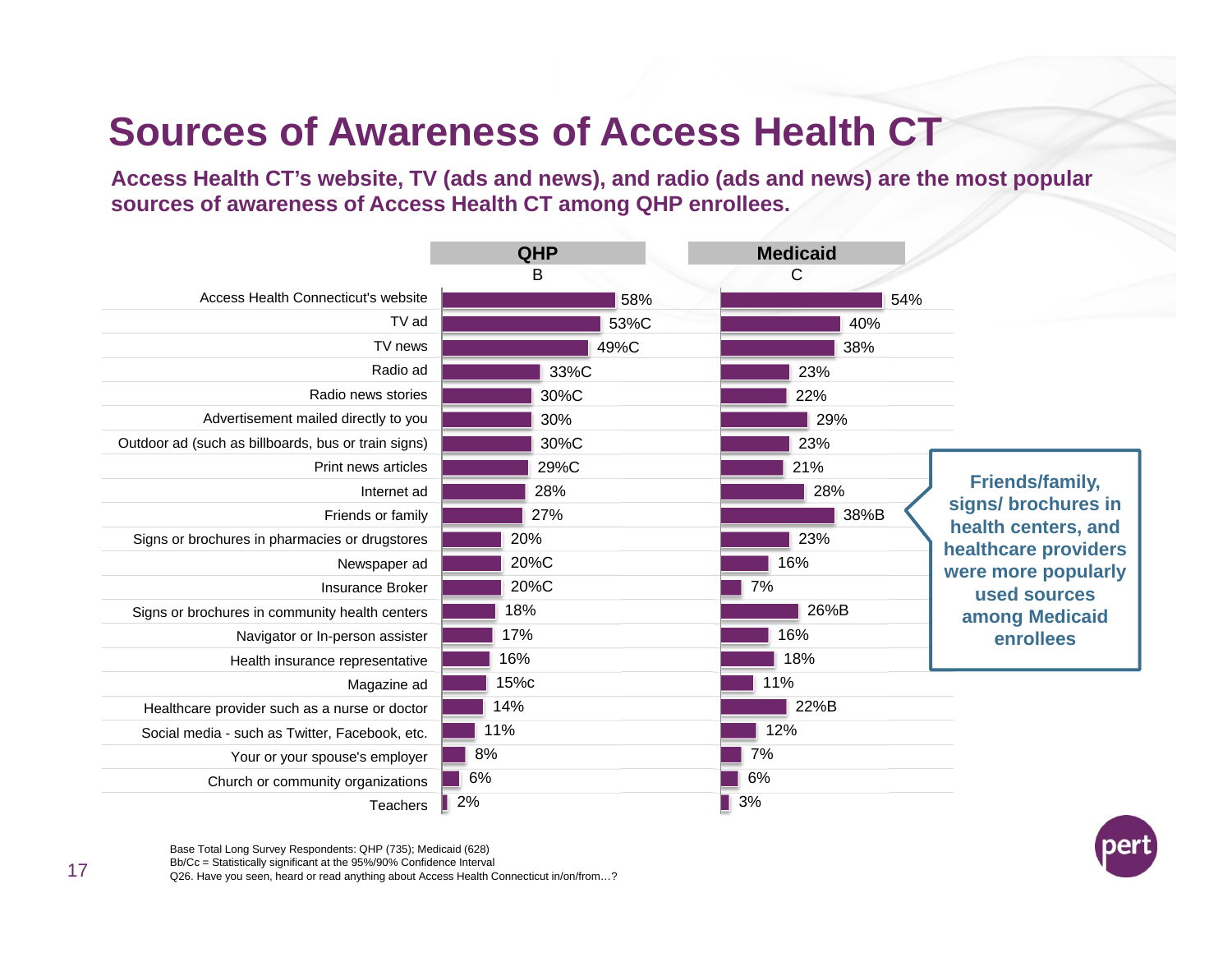#### **Expectations Prior to and After Enrollment**

**Most enrollees expected to find a plan to meet their needs, to feel confident in their plan choice and informed in their decision, and that the cost of coverage would be fair. QHP enrollees expected to qualify for tax credits, which perhaps explains their lagging ratings on having expectations met. Managing expectations among QHP enrollees will be critical for future re-enrollment and success.**



Q15. Prior to recently enrolling for health insurance through Access Health Connecticut, what expectations did you have about the process? Using a scale of 1 to 5, where "1"

means you "Strongly Disagree" and "5" means you "Strongly Agree", how much do you agree or disagree with each of the following statements? Did you expect… Q28. How well has Access Health Connecticut met your expectations? Would you say Access Health Connecticut…

18

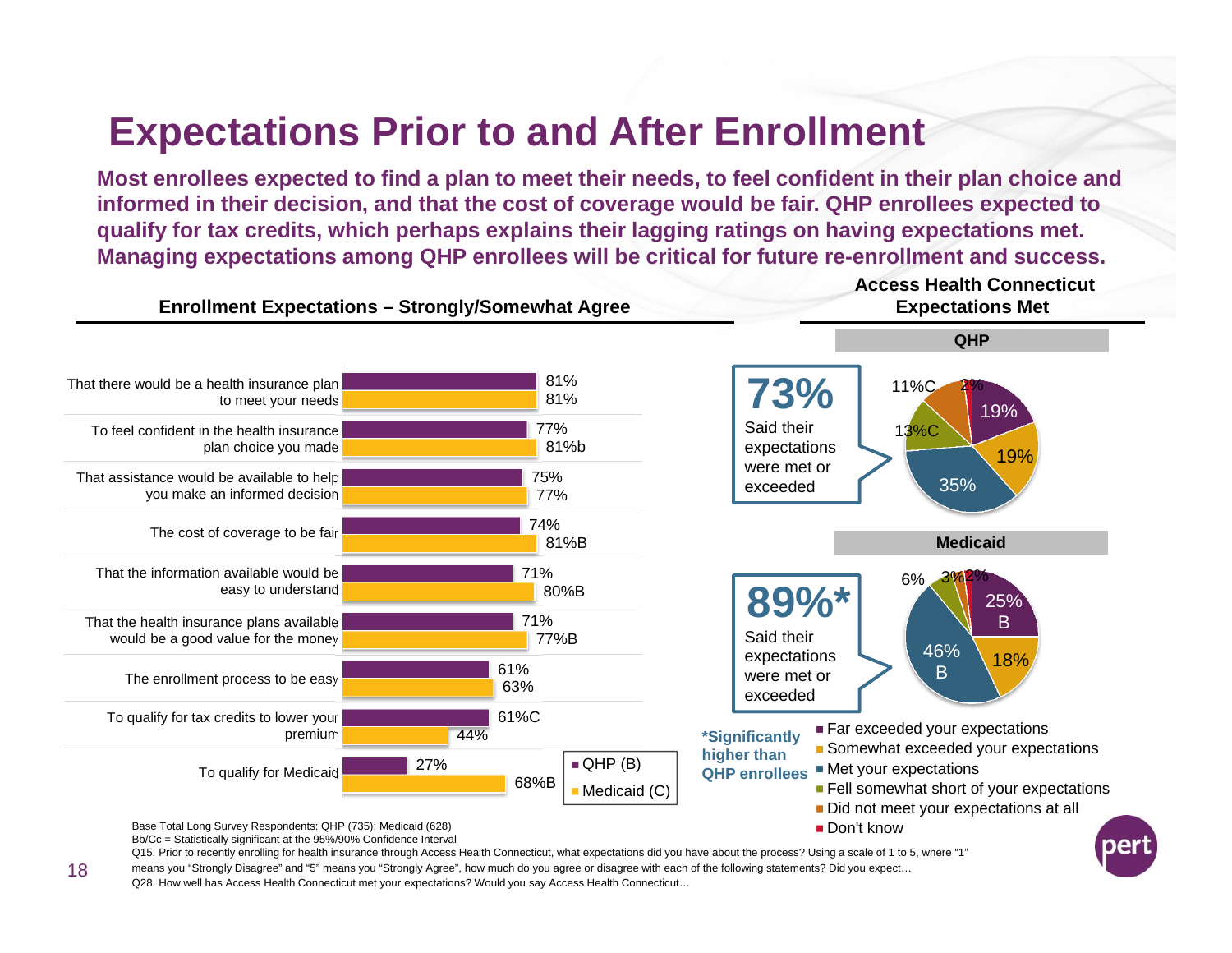## **Perceptions of Access Health CT**

**Overall, Medicaid enrollees have much more positive perceptions of Access Health CT than QHP enrollees. Specifically, perceptions of affordability, offering the right coverage that they would recommend, and having knowledgeable associates are areas of focus when messaging to QHP enrollees.** 





Base Total Long Survey Respondents: QHP (735); Medicaid (628) Bb/Cc = Statistically significant at the 95%/90% Confidence Interval

Q27. Please tell me how much you agree that the following statements describe Access Health Connecticut, by using a scale of 1 to 5, with "1" meaning "Does not describe at all" and "5" meaning "Describes extremely well". The higher the number, the more the statement describes Access Health Connecticut.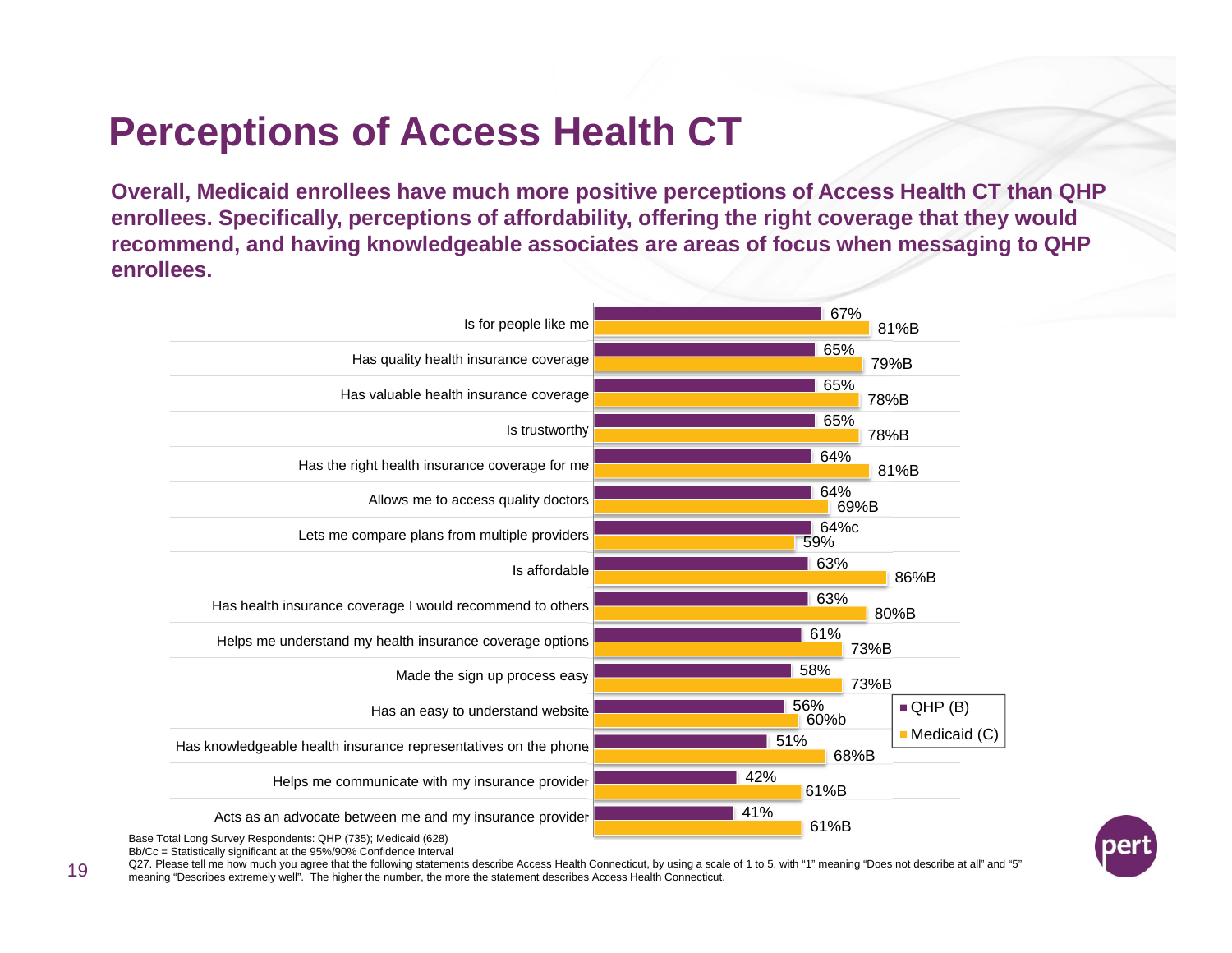## **Decision-Making and Influence**

**Over 8 in 10 enrollees say they were the primary decision maker when selecting their/their family's health insurance plan, with about 1/3rd not consulting with anyone else when choosing their plan.**

**Medicaid enrollees were more likely than QHP enrollees to consult with other family members, friends, doctors or nurses. QHP enrollees were more likely to be influenced by their spouse or insurance broker.**



20Q21. Which of the following people, if any, influenced your decision when selecting the health insurance plan you chose through Access Health Connecticut?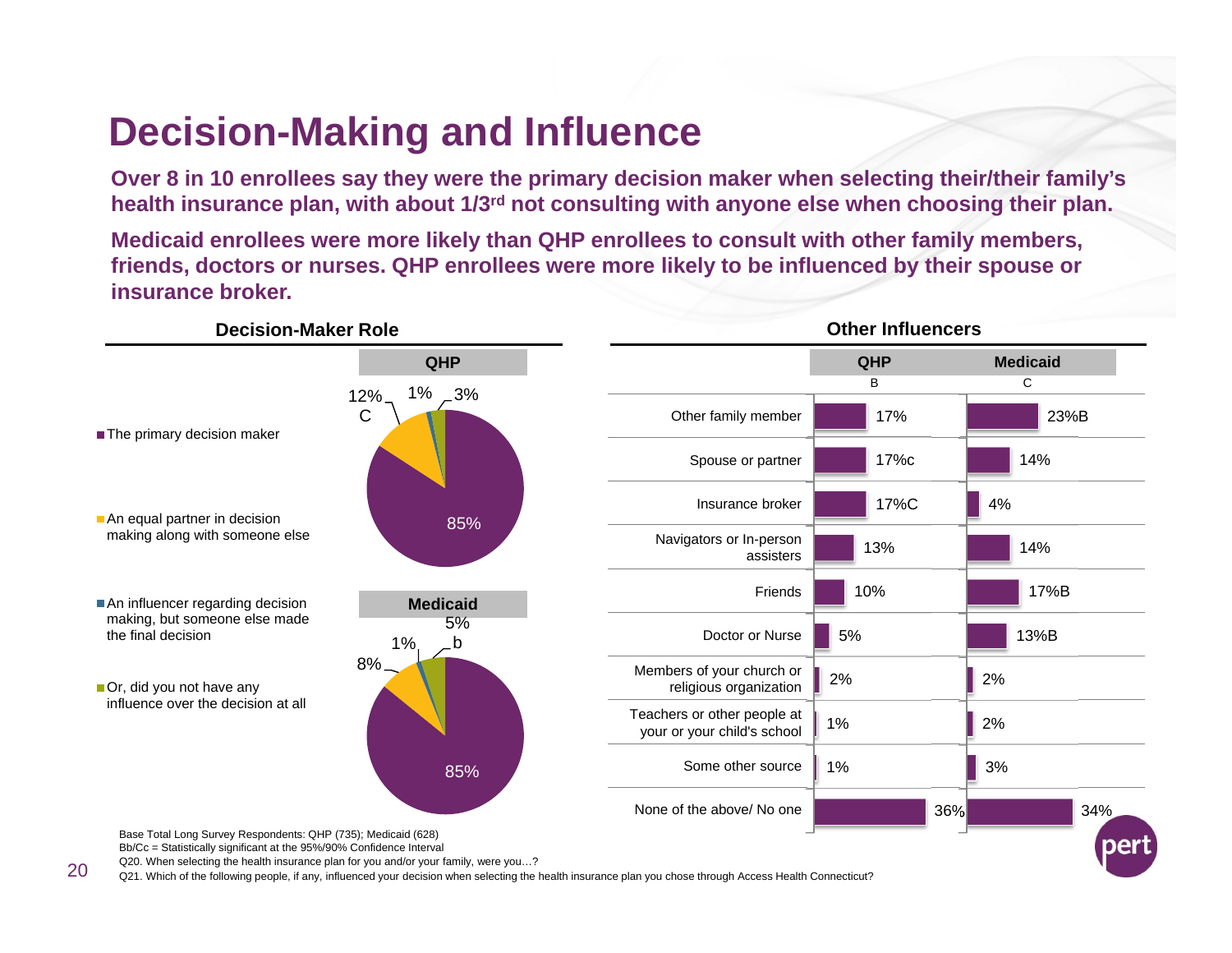#### **Information and Research**

**The majority of enrollees (62% QHP, 75% Medicaid) felt they had just the right amount of information during the sign up process. However, 3 out of 10 QHP enrollees report not having enough.** 

**On average, QHP enrollees spent 4.2 hours researching, and Medicaid enrollees spent 2.7 hours – which is critical to keep in mind when developing future enrollment materials. What information can consumers easily digest in that time frame? Is it the \*right\* information?**







Base Total Long Survey Respondents: QHP (735); Medicaid (628)

Bb/Cc = Statistically significant at the 95%/90% Confidence Interval

Q18. Thinking about all the information available to you during your sign up process, would you say it was…?

Q19. Approximately how much time did you spend researching health insurance plans available through Access Health Connecticut?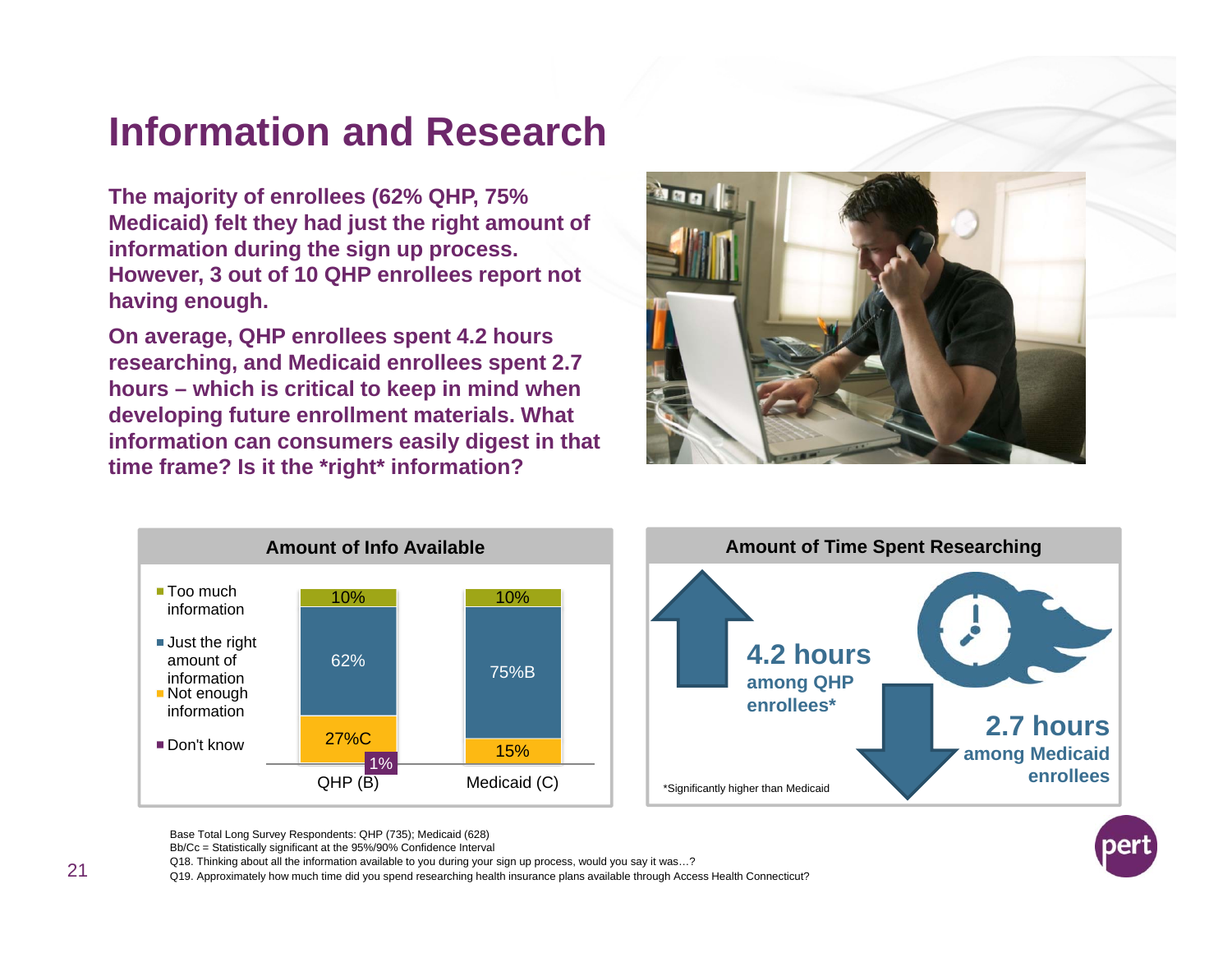## **Sources of Information Used**

**Access Health CT's website and the internet in general were the most widely used sources of information when enrollees considered Access Health CT, followed by the call center.** 

**Providers' websites, online cost calculators, navigators/assisters, and brokers were more widely used by QHP enrollees than Medicaid enrollees.**

|                                                               |                                                                             | QHP  | <b>Medicaid</b> |
|---------------------------------------------------------------|-----------------------------------------------------------------------------|------|-----------------|
|                                                               |                                                                             | B    | С               |
|                                                               | <b>Access Health CT website</b>                                             | 76%C | 61%             |
|                                                               | The internet                                                                | 72%C | 59%             |
|                                                               | Access Health CT call center                                                | 46%  | 49%             |
|                                                               | Health insurance providers' websites                                        | 40%C | 27%             |
|                                                               | Online cost calculators                                                     | 34%C | 13%             |
|                                                               | Access Health CT enrollment centers                                         | 29%  | 32              |
|                                                               | Navigators or In-person assisters                                           | 28%C | 21%             |
|                                                               | Friends and family members                                                  | 25%  | 33%B            |
|                                                               | Health insurance providers' telephone information lines                     | 25%  | 24%             |
|                                                               | <b>Television ads</b>                                                       | 25%  | 23%             |
|                                                               | An insurance broker                                                         | 25%C | 6%              |
|                                                               | Brochures or pamphlets                                                      | 15%  | 17%             |
|                                                               | Enrollment events                                                           | 13%  | 13%             |
|                                                               | Email newsletters                                                           | 12%c | 9%              |
|                                                               | Doctors or nurses                                                           | 11%  | 18%B            |
|                                                               | Radio ads                                                                   | 10%  | 9%              |
|                                                               | Department of Social Servic                                                 | 9%   | 41%B            |
|                                                               | <b>Customer testimonials</b>                                                | 8%   | 10%             |
|                                                               | Libraries                                                                   | 6%   | 7%              |
|                                                               | Access Health CT's presence on social media, such as Twitter or<br>Facebook | 5%   | 6%              |
|                                                               | Benefit managers at your or your spouse's work                              | 4%   | 4%              |
| Base Total Long Survey Respondents: OHP (735): Medicaid (628) | Town hall meetings                                                          | 4%C  | 2%              |



Base Total Long Survey Respondents: QHP (735); Medicaid (628)

Bb/Cc = Statistically significant at the 95%/90% Confidence Interval

Q16A. Which of the following sources of information did you use when considering health insurance plans through Access Health Connecticut? Did you use…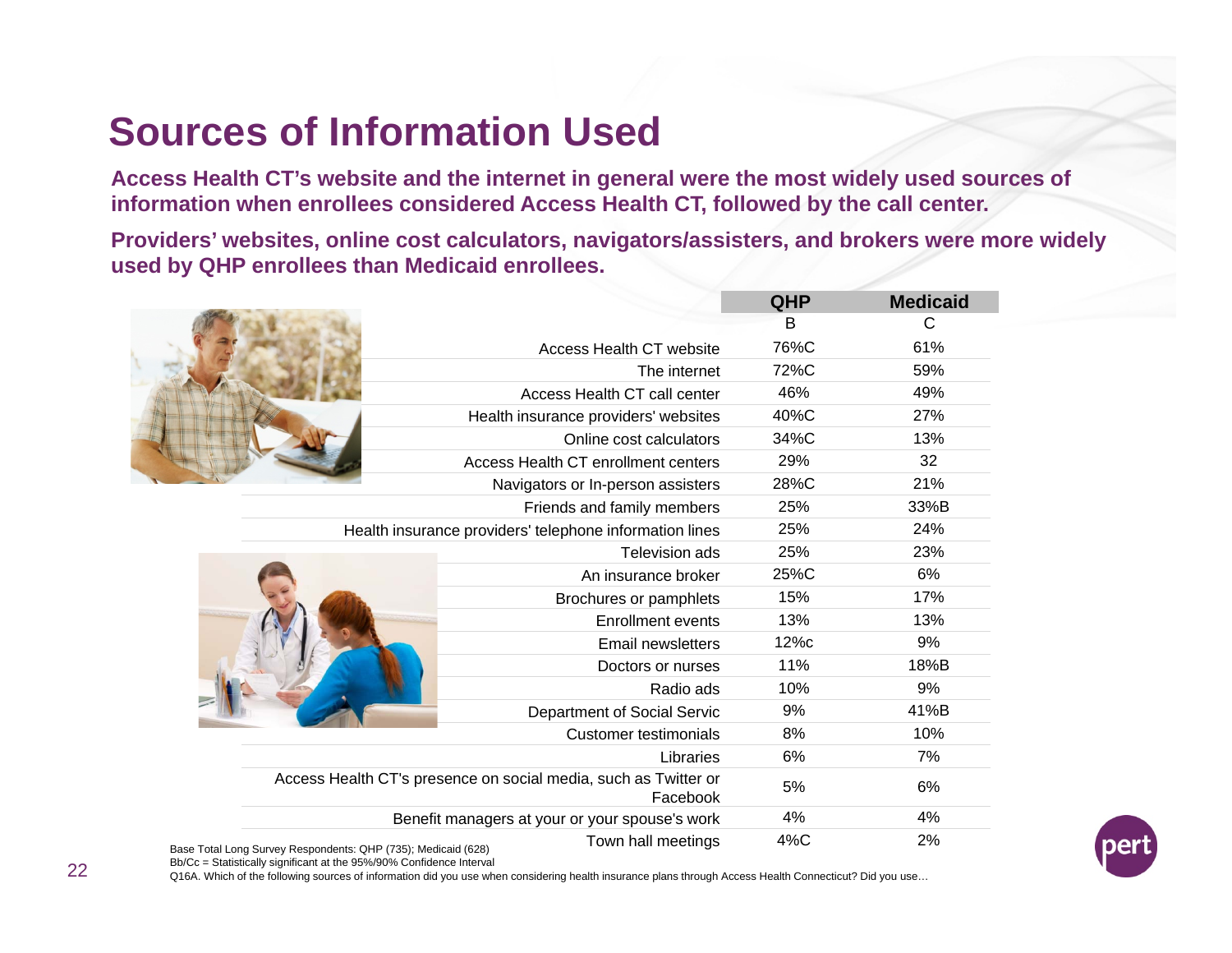#### **Carrier Identification**



**Most enrollees were able to accurately identify their carrier – both on their own (unaided) and when given a list (aided). The state's newest provider, HealthyCT, showed the weakest aided recall at 65%, suggesting low overall brand awareness.**

**Despite the overall positive recall, consider developing a mandatory post-enrollment check-in phase. Touching base with enrollees, particularly QHP enrollees, regarding communication with their carrier can help reinforce carrier and plan awareness and foster a positive, liaison relationship for Access Health CT between enrollees and their carriers.** 



#### **Aided Awareness**

|                                          | <b>Anthem Blue</b><br><b>Cross and Blue   ConnectiCare</b><br><b>Shield</b> |     | <b>HealthyCT</b> | <b>Medicaid</b> |
|------------------------------------------|-----------------------------------------------------------------------------|-----|------------------|-----------------|
|                                          | K                                                                           |     | M                | N               |
| Medicaid sometimes called the HUSKY plan | 2                                                                           | 4   | 10               | 89KL            |
| Anthem Blue Cross Blue Shield            | 95N                                                                         |     | $6\phantom{1}$   | 3               |
| ConnectiCare                             |                                                                             | 91N | 13               | 3               |
| HealthyCT                                | $\Omega$                                                                    |     | 65               |                 |
| Don't know                               | っ                                                                           |     | 6                | 5KI             |

Base Total Long Survey Respondents: QHP (735); Medicaid (628)

Kk/Ll/Mm/Nn = Statistically significant at the 95%/90% Confidence Interval

Q22. Who is your health insurance carrier?

Q22A. You may have already mentioned it, but which of the following insurance carriers did you sign up for an insurance plan with?

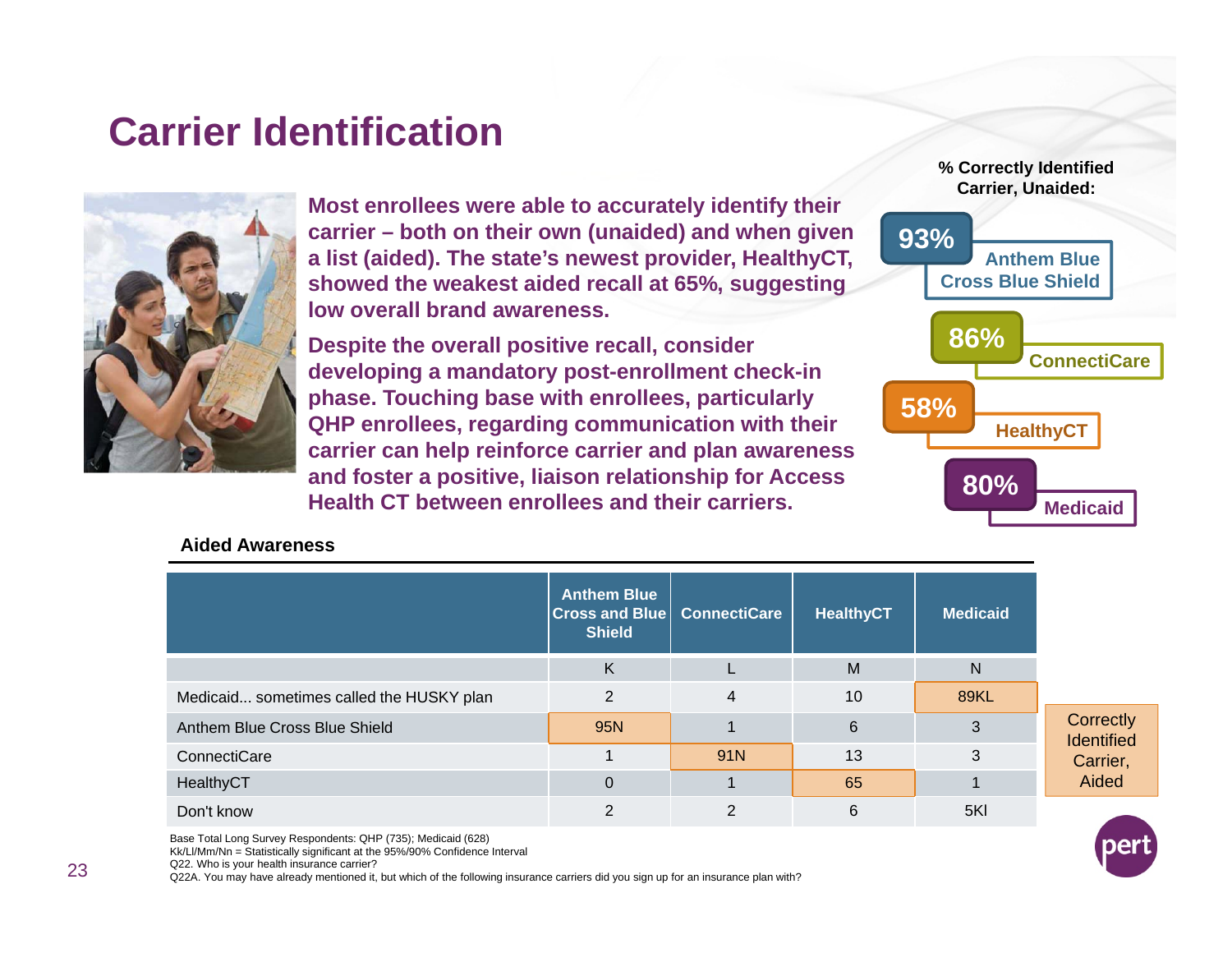# **Carrier Satisfaction, Interaction, Touchpoints, Likelihood to Switch**

**With 6 in 10 QHP enrollees saying they are extremely/very satisfied with their carrier, it makes sense that only 3 in 10 indicate they may switch carriers upon re-enrollment.** 

**Though QHP enrollees report having more contact with their carrier, acting as a liaison between enrollees and carriers may increase the frequency and awareness of carrier touchpoints among the QHP population, which in turn could raise satisfaction.** 

|                                                                        | QHP          | <b>Medicaid</b> |
|------------------------------------------------------------------------|--------------|-----------------|
|                                                                        | <sub>B</sub> | $\mathsf{C}$    |
| <b>Carrier Satisfaction</b> (base: named insurance carrier)            | 719          | 594             |
| <b>Extremely/Very Satisfied</b>                                        | 58           | 76B             |
| <b>Carrier Interaction</b> (base: named insurance carrier)             | 719          | 594             |
| Yes                                                                    | 84C          | 67              |
| <b>No</b>                                                              | 15           | 32B             |
| <b>Carrier Touchpoints</b> (base: had contact with carrier)            | 607          | 399             |
| Received my health insurance card in the mail                          | 75C          | 67              |
| Received general plan information in the mail                          | 69           | 65              |
| Received a bill for premiums. Premiums are the cost of the plan itself | 69C          | 8               |
| Received an explanation of benefits statement in the mail              | 65C          | 45              |
| Spoke with a customer service representative                           | 50C          | 39              |
| Received general plan information through email                        | 44C          | 18              |
| Don't Know/refused                                                     | 1            | 2               |
| Likelihood To Switch Carriers (base: QHP)                              | 606          |                 |
| Very/Somewhat Likely                                                   | 33           |                 |

Bb/Cc = Statistically significant at the 95%/90% Confidence Interval

Q25. How satisfied are you with the carrier you selected for your insurance plan? Would you say you are…?

Q23. Since signing up for an insurance plan with [INSERT RESPONSE FROM Q22A], have you had any contact with or received any information from the carrier?

Q24. You mentioned you've had contact with or received information from your insurance carrier since signing up. Which of the following types of communication have you had 24 with your insurance carrier?<br>
24 231 If you do re enroll, bow

Q31. If you do re-enroll, how likely are you to switch carriers when re-enrolling for health insurance through Access Health Connecticut?

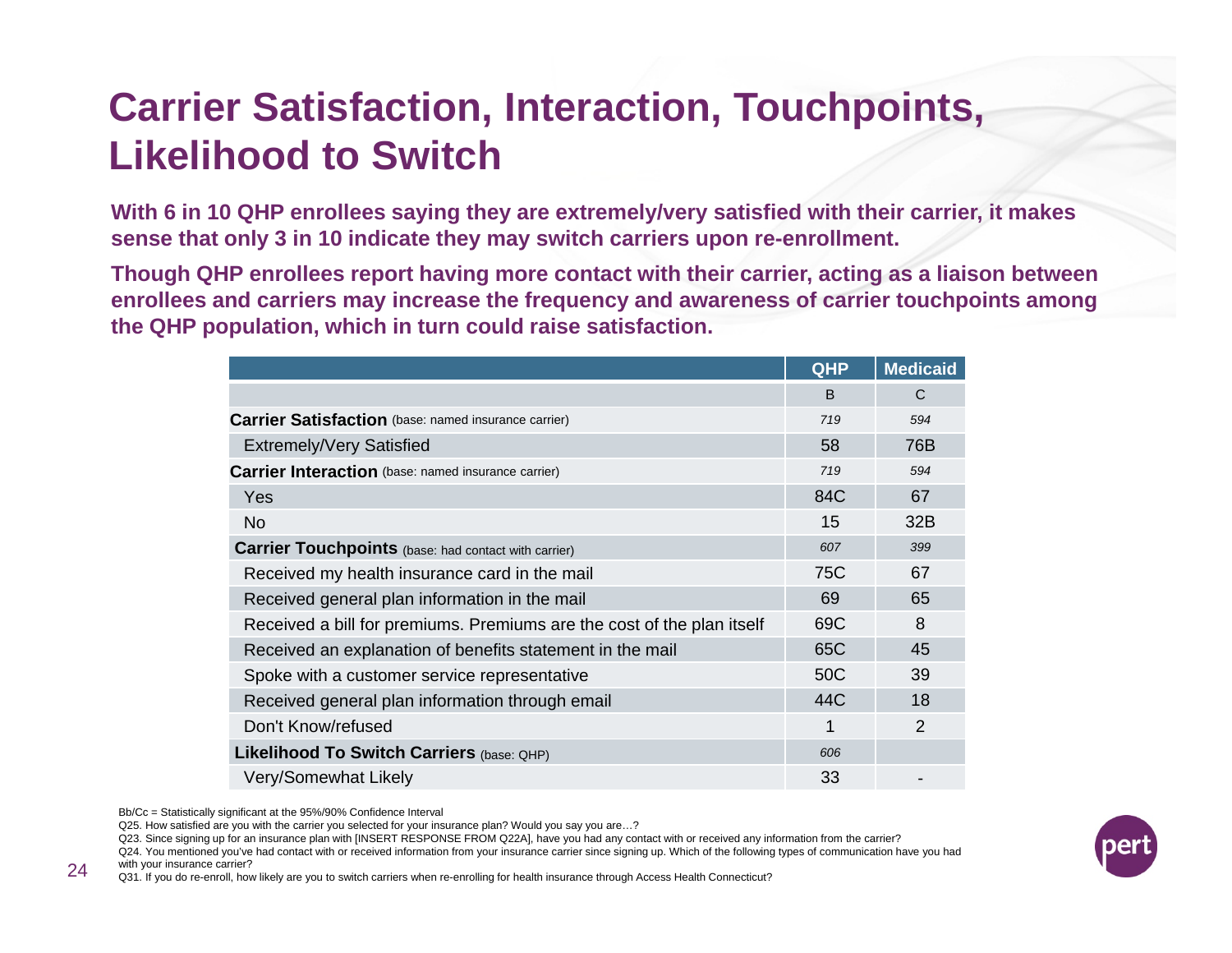## **Reasons for Carrier Dissatisfaction**

**Among the small subset of QHP enrollees who indicate they are not very/not at all satisfied with their carrier (about 14%), the top reasons cited are "expensive premiums", "poor customer service" and "confusing information".** 

**While price sensitivity can be challenging to overcome, roughly a quarter of dissatisfied enrollees indicate customer service and/or communication issues with their carrier – which presents a key opportunity for Access Health CT.**

| Premiums too expensive                                            | 34% |
|-------------------------------------------------------------------|-----|
| Poor customer service from carrier                                | 26% |
| Confusing information from carrier/benefits or coverage not clear | 24% |
| Too little information/communication from carrier                 | 23% |
| Carrier does not provide high quality coverage                    | 21% |
| Copays/Coinsurance/deductible too expensive                       | 21% |
| Preferred doctor/hospital/specialist not in network               | 19% |
| Carrier does not provide good value/coverage isn't worth it       | 19% |
| Carrier not easy to get in touch with/not responsive              | 18% |
| Too much information/communication from carrier                   | 1%  |
| Other                                                             | 10% |
| Don't know                                                        | 1%  |

**QHP**

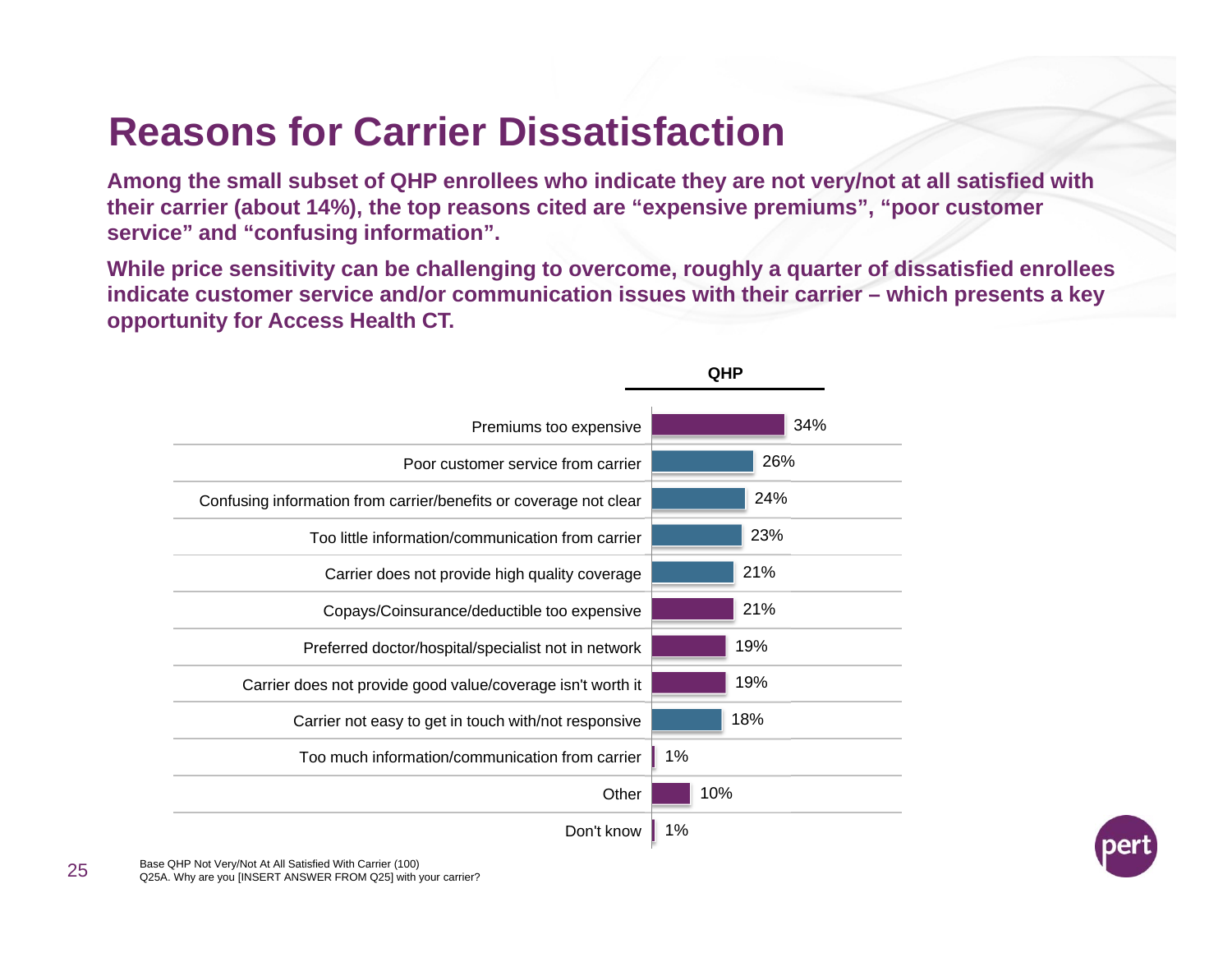# **Re-Enrollment Awareness and Communication (QHP only)**





**QHP enrollees in the middle age bracket (35- 54) are the most aware that they need to reenroll to keep their coverage.**



**The majority (more than 6 in 10) of QHP enrollees, regardless of age, expect to hear from both Access Health CT and their carrier prior to re-enrollment. Open enrollment creates an important touchpoint and another opportunity to act on behalf of enrollees by making sure carriers are effectively communicating with enrollees.** 



Base: QHP Only: 18-34 (141); 35-54 (246); 55-64 (219)

Dd/Ee/Ff = Statistically significant at the 95%/90% Confidence Interval

Q29. Are you aware that you need to re-enroll for health insurance through Access Health Connecticut at the end of the year in order to keep your health insurance coverage? Q29A. Who would you expect to hear from when it comes time to re-enroll for health insurance?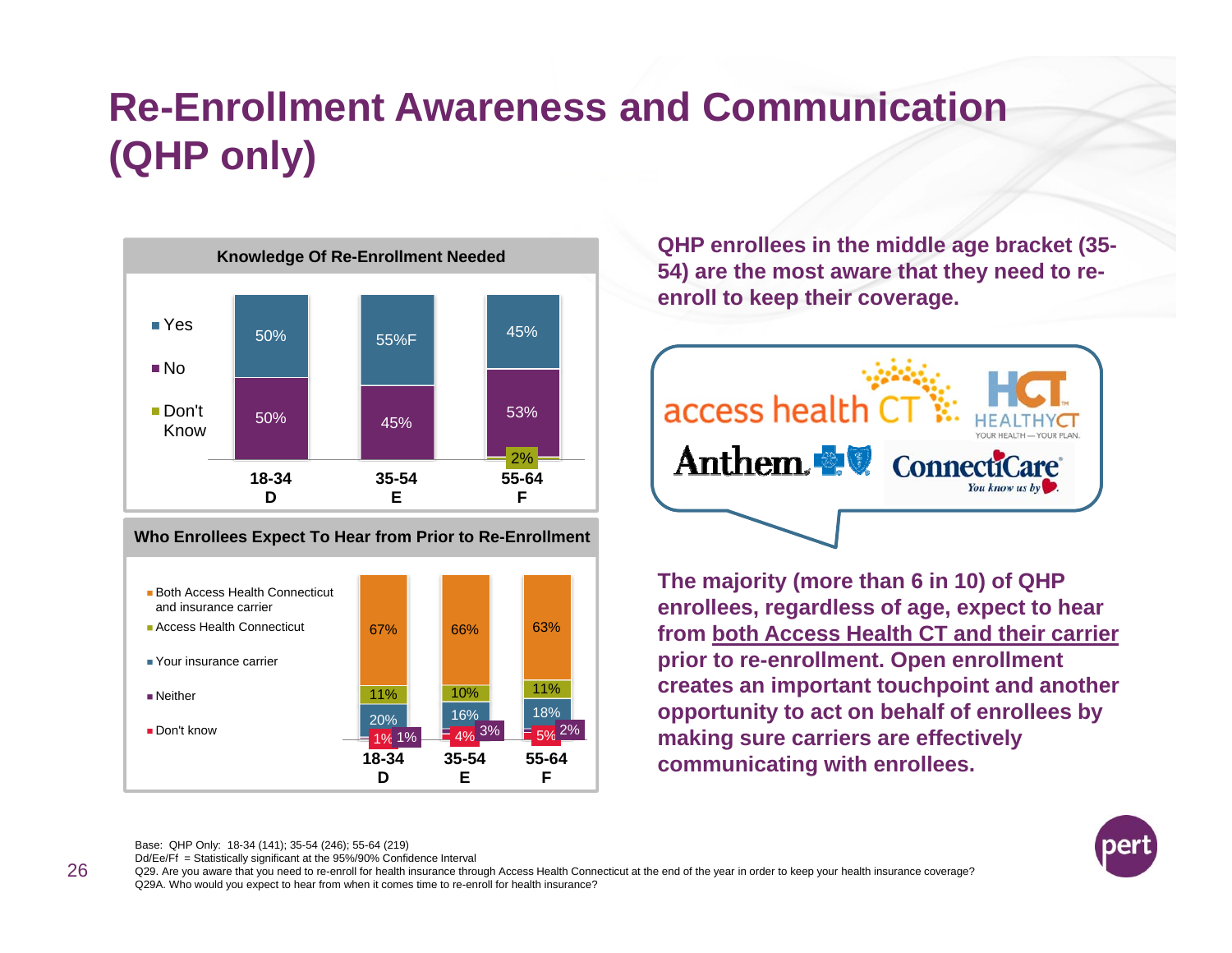## **Re-Enrollment Likelihood and Barriers (QHP only)**

**78%** of QHP enrollees say they are very **or somewhat likely to re-enroll for health insurance through Access Health CT at the end of the year.** 

**Among the small subset (approximately 13%) of QHP enrollees who say they are somewhat or very unlikely to re-enroll, the most frequently cited reason is expense-related. Helping this group understand the value they get from their coverage may address the "not for people like me", "quality", and "misleading information" barriers as well.**



#### **Barriers for Unlikely Re-Enrollment**



Base: QHP enrollees who are somewhat/very unlikely to re-enroll (80)



Base: QHP Only: (606)

Q30. How likely are you to re-enroll for health insurance through Access Health Connecticut at the end of the year?

Q30A. Which of the following, if any, are reasons why you are [INSERT RESPONSE FROM Q30] with Access Health Connecticut in the future for health insurance coverage?